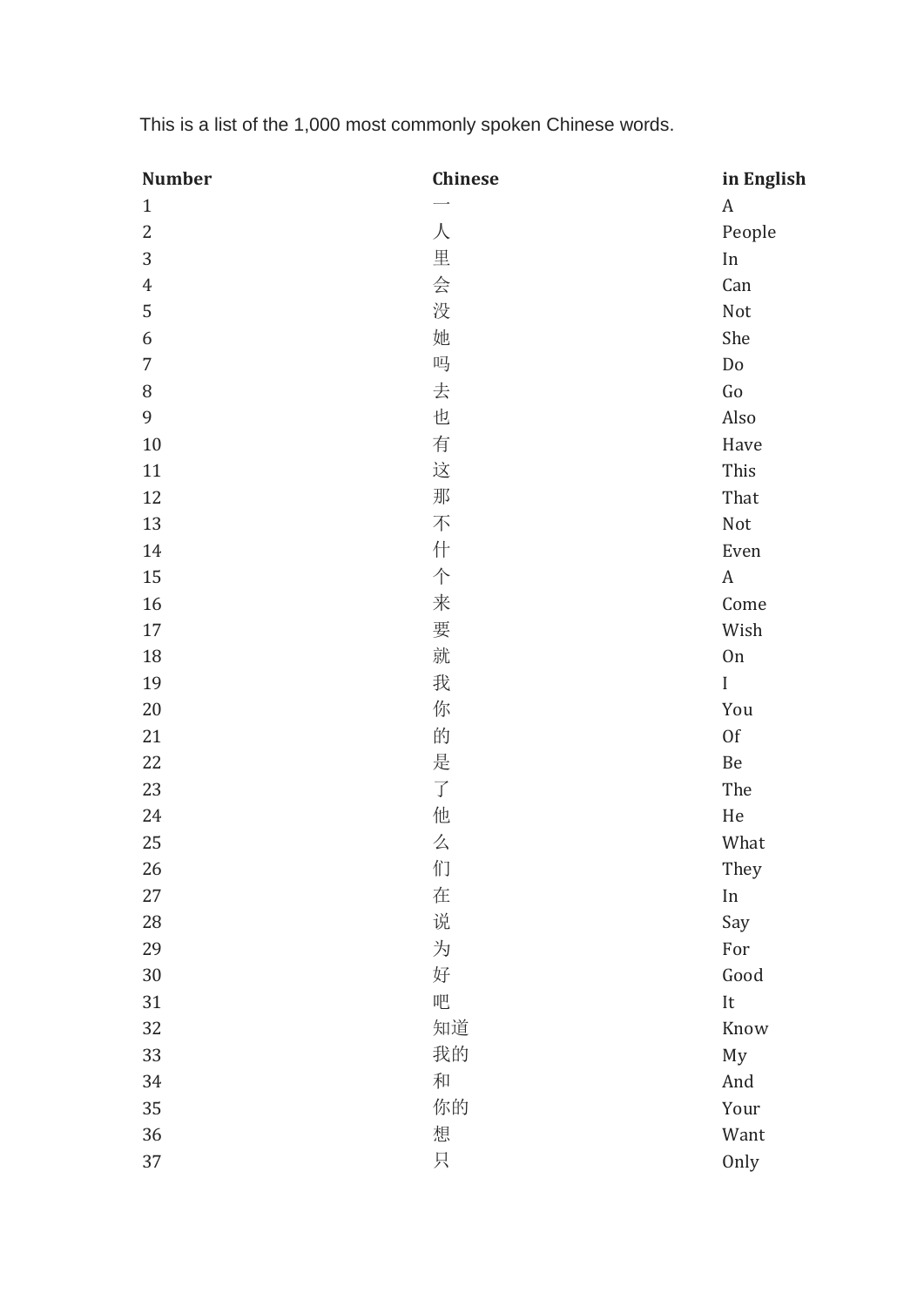| 38 | 很             | Very                         |
|----|---------------|------------------------------|
| 39 | 都             | Both                         |
| 40 | 对             | To                           |
| 41 | 把             | To                           |
| 42 | 啊             | Ah                           |
| 43 | 怎             | How                          |
| 44 | 得             | Get                          |
| 45 | 还             | Also                         |
| 46 | 过             | Cross                        |
| 47 | 不是            | No                           |
| 48 | 到             | $\operatorname{\mathsf{To}}$ |
| 49 | 样             | Sample                       |
| 50 | $\mathcal{L}$ | Fly                          |
| 51 | 远             | Far                          |
| 52 | 身             | Body                         |
| 53 | 任何            | Any                          |
| 54 | 生活            | Life                         |
| 55 | 够             | Enough                       |
| 56 | 号             | Number                       |
| 57 | $\equiv$      | Orchid                       |
| 58 | 瑞             | Swiss                        |
| 59 | 达             | Reach                        |
| 60 | 或             | 0r                           |
| 61 | 愿             | Willing                      |
| 62 | 蒂             | Stem                         |
| 63 | 別             | Do not                       |
| 64 | 军             | Military                     |
| 65 | 正             | Positive                     |
| 66 | 是不是           | Is not                       |
| 67 | 证             | Certificate                  |
| 68 | 不用            | Need not                     |
| 69 | $\equiv$      | Three                        |
| 70 | 乐             | Music                        |
| 71 | 吉             | Lucky                        |
| 72 | 男人            | Man                          |
| 73 | 告訴            | Tell                         |
| 74 | 路             | Road                         |
| 75 | 搞             | $\mathbf{D}\mathbf{o}$       |
| 76 | 可是            | But                          |
| 77 | 与             | And                          |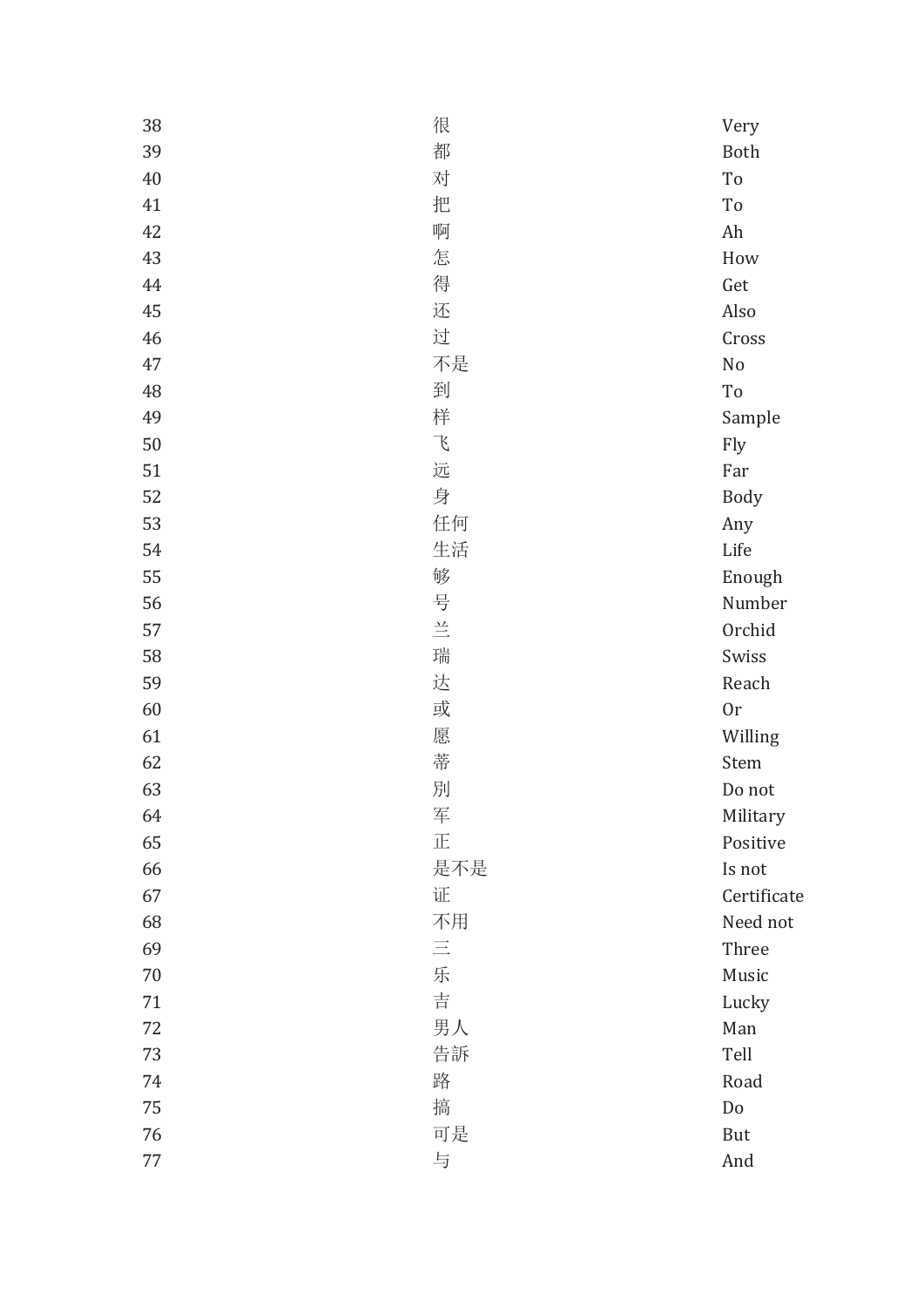| 78  | 次   | Secondary   |
|-----|-----|-------------|
| 79  | 狗   | Dog         |
| 80  | 决   | Decide      |
| 81  | 金   | Gold        |
| 82  | 史   | History     |
| 83  | 姆   | Governess   |
| 84  | 部   | Department  |
| 85  | 正在  | Are         |
| 86  | 活   | Live        |
| 87  | 刚   | Just        |
| 88  | 回家  | Return home |
| 89  | 贝   | Shellfish   |
| 90  | 如何  | How         |
| 91  | 须   | Must        |
| 92  | 战   | War         |
| 93  | 不會  | Will not    |
| 94  | 夫   | Husband     |
| 95  | 喂   | Feed        |
| 96  | 父   | Father      |
| 97  | 亚   | Inferior    |
| 98  | 肯定  | Sure        |
| 99  | 女孩  | Girl        |
| 100 | 世界  | World       |
| 101 | 不要  | Must not    |
| 102 | 些   | Some        |
| 103 | 不知道 | Do not know |
| 104 | 不能  | Can not     |
| 105 | 因   | Because     |
| 106 | 觉   | Feel        |
| 107 | 发   | Hair        |
| 108 | 像   | Image       |
| 109 | 太   | Too         |
| 110 | 但是  | But         |
| 111 | 多   | Multi-      |
| 112 | 打   | Fight       |
| 113 | 机   | Machine     |
| 114 | 來   | Come        |
| 115 | 好了  | Well        |
| 116 | 用   | Use         |
| 117 | 他的  | His         |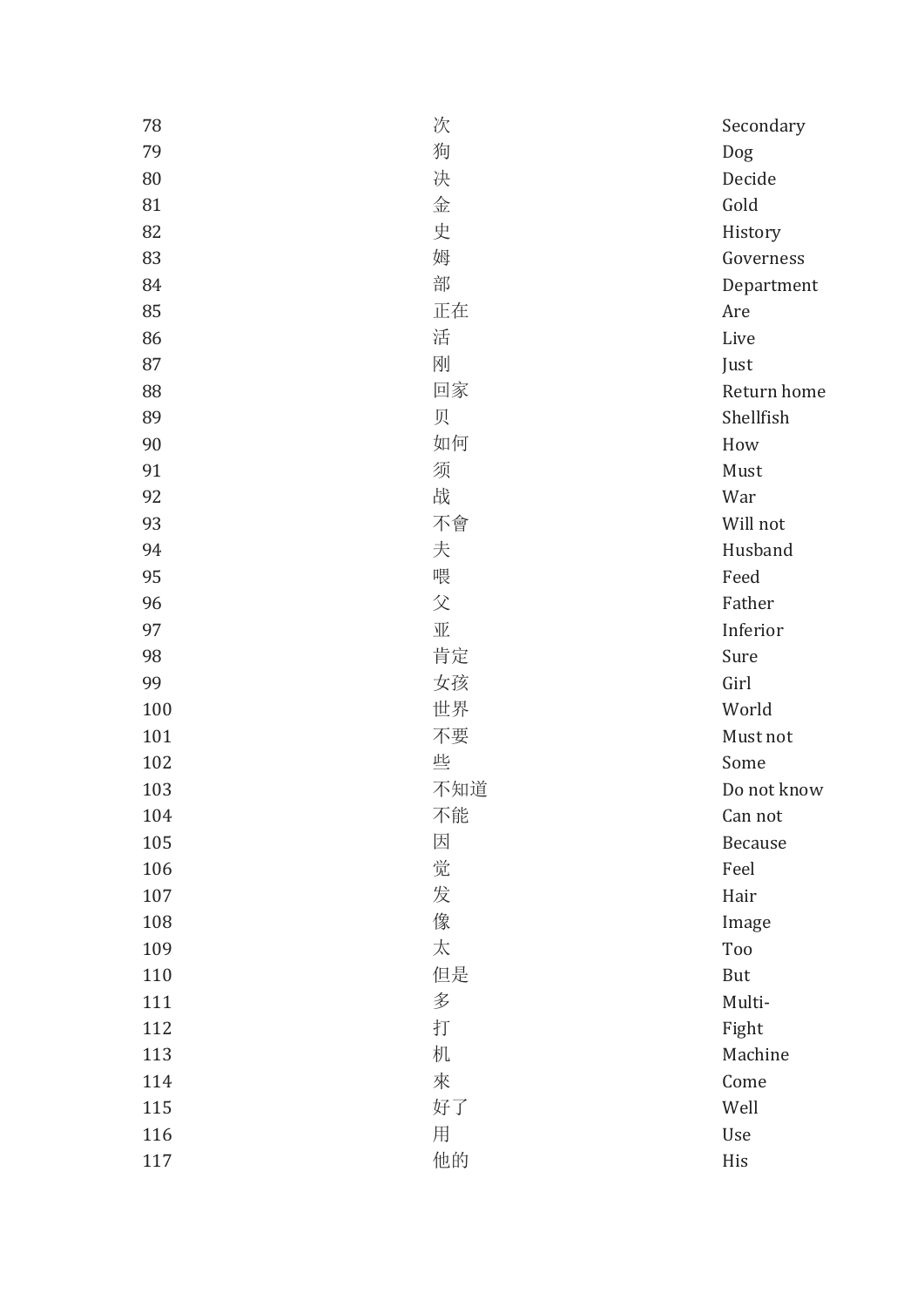| 118 | 诉  | Appeal      |
|-----|----|-------------|
| 119 | 德  | Moral       |
| 120 | 떠  | Call        |
| 121 | 什麼 | What        |
| 122 | 真  | <b>SANT</b> |
| 123 | 干  | Dry         |
| 124 | 心  | Heart       |
| 125 | 走  | Go          |
| 126 | 比  | Ratio       |
| 127 | 死  | Dead        |
| 128 | 嘿  | Hey         |
| 129 | 出  | <b>Out</b>  |
| 130 | 车  | Car         |
| 131 | 一下 | About       |
| 132 | 中  | In          |
| 133 | 好吧 | Well        |
| 134 | 需要 | Need        |
| 135 | 经  | After       |
| 136 | 妈  | Mom         |
| 137 | 候  | Wait        |
| 138 | 长  | Long        |
| 139 | 而  | And         |
| 140 | 错  | Wrong       |
| 141 | 好的 | Good        |
| 142 | 间  | Between     |
| 143 | 又  | And         |
| 144 | 国  | Country     |
| 145 | 起  | Start       |
| 146 | 动  | Move        |
| 147 | 杀  | Kill        |
| 148 | 于  | At          |
| 149 | 种  | Seed        |
| 150 | 去了 | Go          |
| 151 | 担  | Dan         |
| 152 | 名  | Name        |
| 153 | 混蛋 | Asshole     |
| 154 | 礼  | Ceremony    |
| 155 | 幹  | Dry         |
| 156 | 不了 | Not         |
| 157 | 有些 | Some        |
|     |    |             |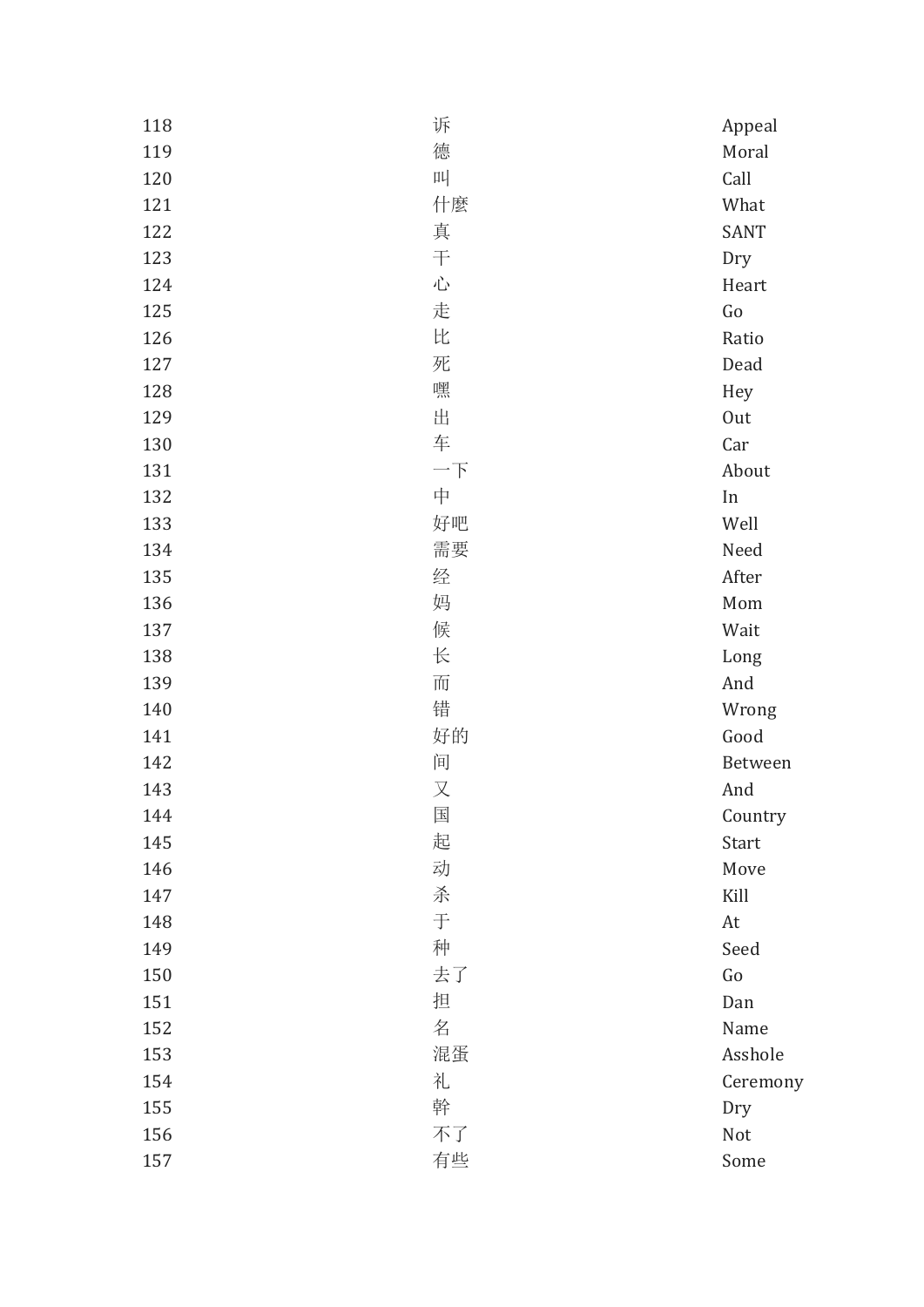| 158 | 過  | Cross          |
|-----|----|----------------|
| 159 | 後  | After          |
| 160 | 击  | Strike         |
| 161 | 漂亮 | Beautiful      |
| 162 | 神  | God            |
| 163 | 多少 | How much       |
| 164 | 海  | Sea            |
| 165 | 每  | Each           |
| 166 | 哥  | <b>Brother</b> |
| 167 | 教  | Teach          |
| 168 | 走吧 | Go             |
| 169 | 好像 | Like           |
| 170 | 单  | Single         |
| 171 | 公  | Public         |
| 172 | 林  | Forest         |
| 173 | 女  | Female         |
| 174 | 忙  | <b>Busy</b>    |
| 175 | 火  | Fire           |
| 176 | 钟  | Bell           |
| 177 | 家伙 | Guy            |
| 178 | 科  | <b>Branch</b>  |
| 179 | 回去 | Go back        |
| 180 | 最后 | Last           |
| 181 | 水  | Water          |
| 182 | 不管 | Regardless of  |
| 183 | 麦  | Wheat          |
| 184 | 泻  | Diarrhea       |
| 185 | 鬼  | Ghost          |
| 186 | 還  | Also           |
| 187 | 船  | Ship           |
| 188 | 永  | Forever        |
| 189 | 安全 | Security       |
| 190 | 那個 | That           |
| 191 | 爾  | Seoul          |
| 192 | 這麼 | So             |
| 193 | 满  | Full           |
| 194 | 风  | Wind           |
| 195 | 皮  | Skin           |
| 196 | 威  | Prestige       |
| 197 | 据  | According to   |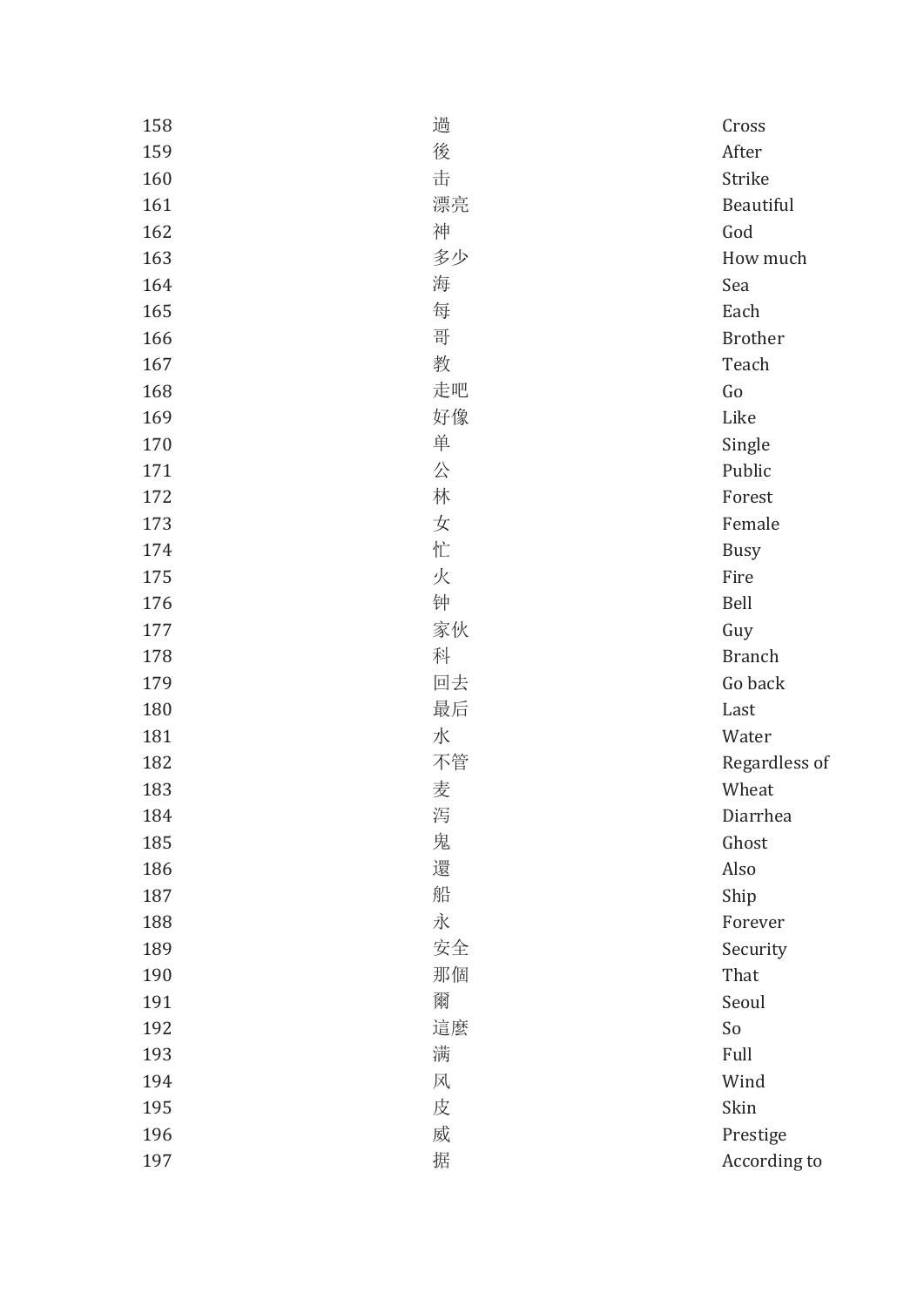| 198 | 鲁  | Lu             |
|-----|----|----------------|
| 199 | 转  | Turn           |
| 200 | 相  | Phase          |
| 201 | 地方 | Local          |
| 202 | 沒有 | No             |
| 203 | 有人 | Some           |
| 204 | 嗨  | Hi             |
| 205 | 看看 | Look           |
| 206 | 自己 | Oneself        |
| 207 | 一定 | Certainly      |
| 208 | 事情 | Thing          |
| 209 | 屑  | Scrap          |
| 210 | 希望 | Hope           |
| 211 | 所  | The            |
| 212 | 褉  | Aspx.          |
| 213 | 感  | Sense          |
| 214 | 气  | Gas            |
| 215 | 不想 | Do not want to |
| 216 | 嘛  | Well           |
| 217 | 实  | Real           |
| 218 | 始  | Beginning      |
| 219 | 給  | To             |
| 220 | 然后 | Then           |
| 221 | 個  | A              |
| 222 | 相信 | <b>Believe</b> |
| 223 | 结  | Bear           |
| 224 | 今天 | Today          |
| 225 | 几  | A few          |
| 226 | 题  | Title          |
| 227 | 放  | Put            |
| 228 | 讓  | Let            |
| 229 | 确  | Indeed         |
| 230 | 意思 | Meaning        |
| 231 | 成  | Become         |
| 232 | 所有 | All            |
| 233 | 喜  | Happy          |
| 234 | 對  | To             |
| 235 | 之  | The            |
| 236 | 一切 | Everything     |
| 237 | 记  | Remember       |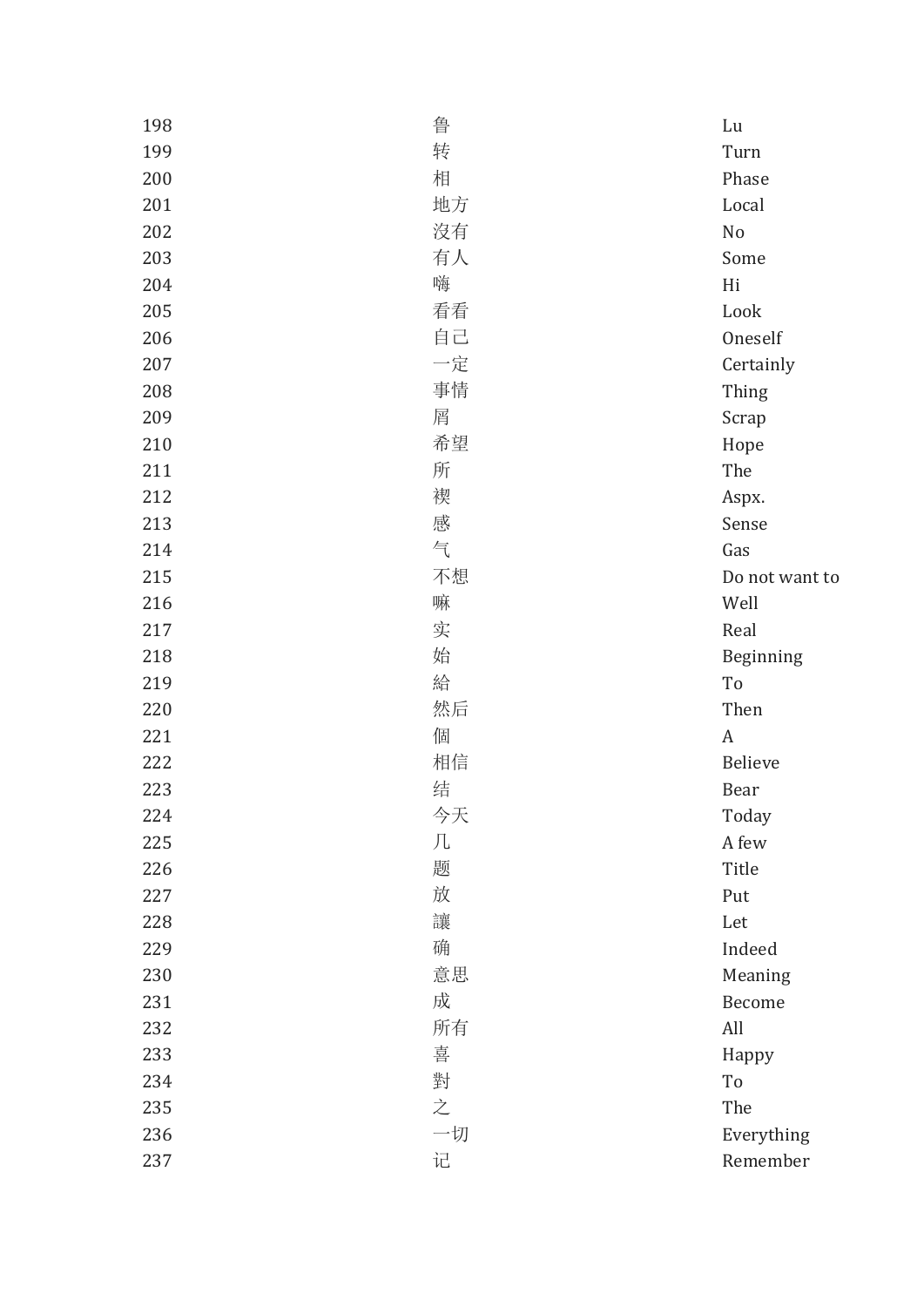| 238 | 抱歉 | Sorry             |
|-----|----|-------------------|
| 239 | 一直 | Has been          |
| 240 | 天  | Day               |
| 241 | 褌  | <b>Drawers</b>    |
| 242 | 钱  | Money             |
| 243 | 面  | Surface           |
| 244 | 更  | More              |
| 245 | 学  | Learn             |
| 246 | 現在 | Now               |
| 247 | 边  | Side              |
| 248 | 你們 | You               |
| 249 | 不起 | Can not afford to |
| 250 | 脑  | <b>Brain</b>      |
| 251 | 呃  | Uh                |
| 252 | 论  | Theory            |
| 253 | 曼  | Man               |
| 254 | 點  | Point             |
| 255 | 普  | General           |
| 256 | 第一 | First             |
| 257 | 通  | Through           |
| 258 | 棒  | <b>Stick</b>      |
| 259 | 线  | Line              |
| 260 | 很高 | High              |
| 261 | 买  | Buy               |
| 262 | 求  | Request           |
| 263 | 束  | <b>Bundle</b>     |
| 264 | 哇  | Wow               |
| 265 | 指  | Finger            |
| 266 | 张  | <b>Zhang</b>      |
| 267 | 文  | Culture           |
| 268 | 锌  | Zinc              |
| 269 | 重  | Weight            |
| 270 | 菲  | Philippines       |
| 271 | 目  | Eye               |
| 272 | 根本 | Fundamental       |
| 273 | 联  | Join              |
| 274 | 丹  | Red               |
| 275 | 愛  | Love              |
| 276 | 不到 | Less than         |
| 277 | 這些 | These             |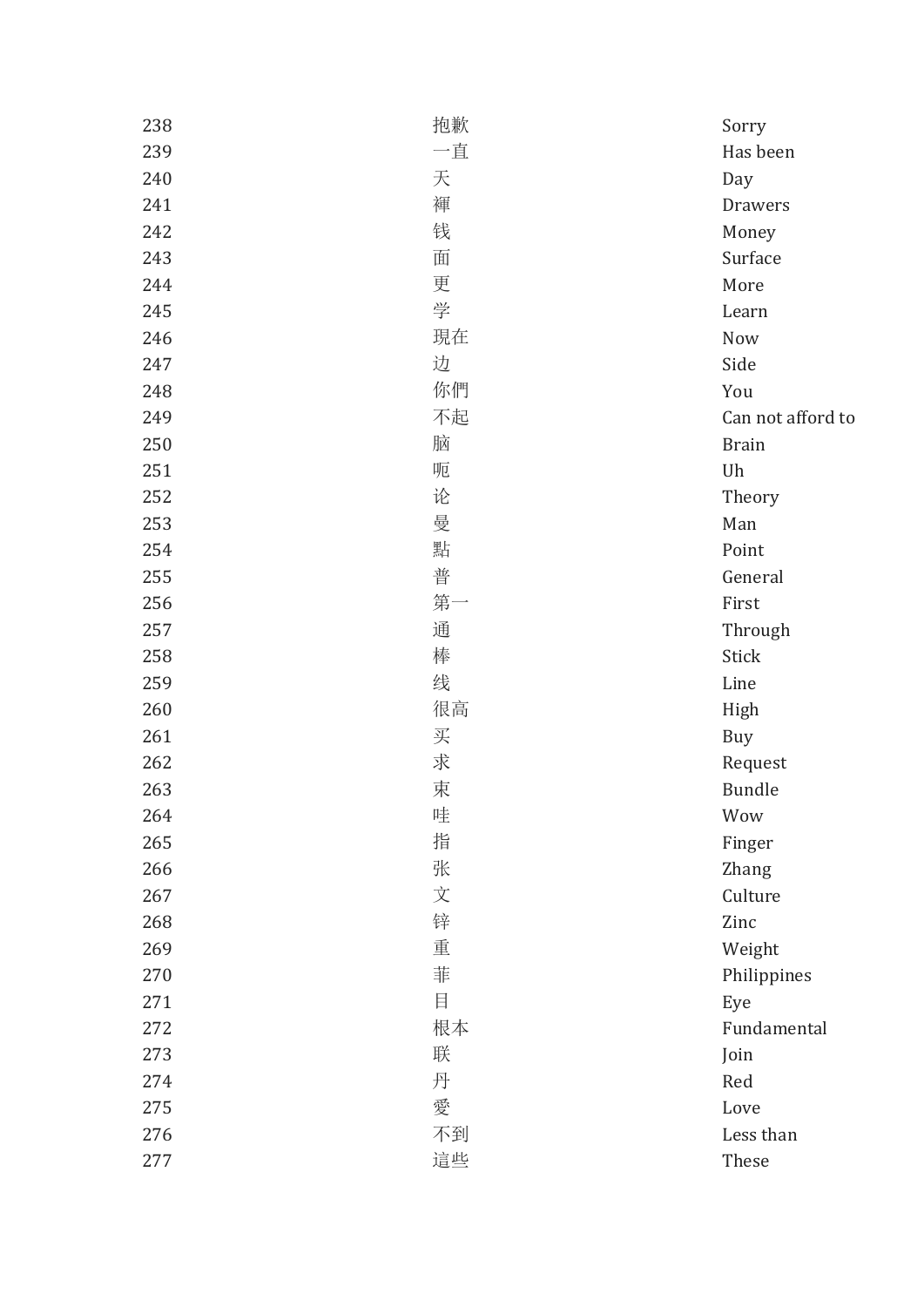| 278 | 自己的 | 0 <sub>wn</sub> |
|-----|-----|-----------------|
| 279 | 笑   | Laugh           |
| 280 | 闭   | Close           |
| 281 | 基   | Base            |
| 282 | 唯一  | Unique          |
| 283 | 要是  | If              |
| 284 | 提   | Mention         |
| 285 | 调   | Tune            |
| 286 | 丽   | Korea           |
| 287 | 女士  | Ms.             |
| 288 | 校   | School          |
| 289 | 公司  | Company         |
| 290 | 况   | Condition       |
| 291 | 烦   | <b>Bother</b>   |
| 292 | 停   | Stop            |
| 293 | 英   | <b>Britain</b>  |
| 294 | 警   | Police          |
| 295 | 险   | Risk            |
| 296 | 東西  | Thing           |
| 297 | 不可能 | Impossible      |
| 298 | 坐   | Sit             |
| 299 | 区   | Area            |
| 300 | 果   | Fruit           |
| 301 | 伙   | Partner         |
| 302 | 哈   | Ha              |
| 303 | 罗   | Luo             |
| 304 | 难   | Difficult       |
| 305 | 两   | Both            |
| 306 | 一些  | Some            |
| 307 | 這樣  | So              |
| 308 | 自   | From            |
| 309 | 女人  | Woman           |
| 310 | 向   | To              |
| 311 | 最好  | The best        |
| 312 | 走了  | Go              |
| 313 | 褬   | Sang            |
| 314 | 胁   | Threaten        |
| 315 | 明   | Next            |
| 316 | 理   | Reason          |
| 317 | 加   | Plus            |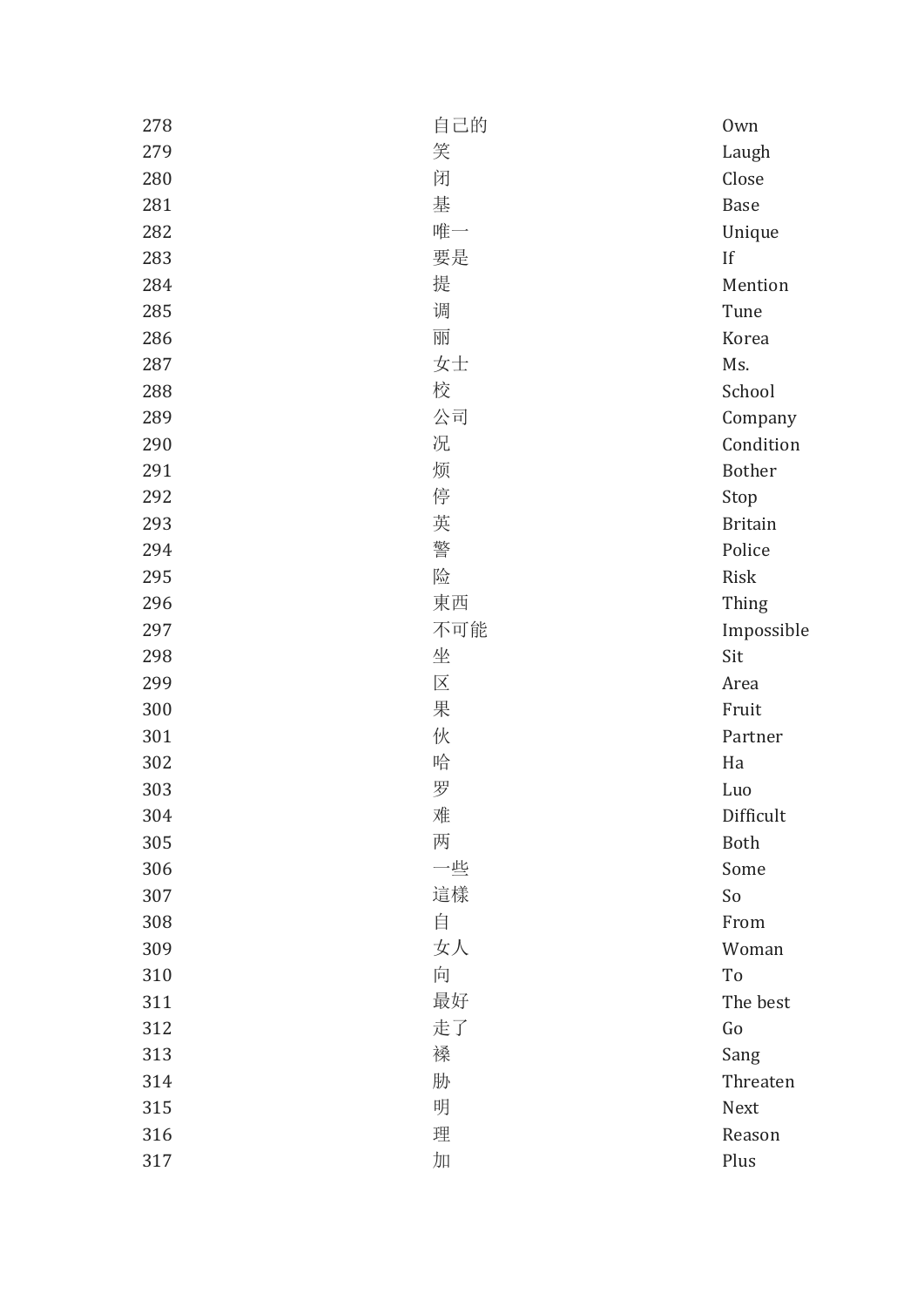| 318 | 枪   | Gun             |
|-----|-----|-----------------|
| 319 | 万   | Ten thousand    |
| 320 | 员   | Member          |
| 321 | 妳   | You             |
| 322 | 玩   | Play            |
| 323 | 分   | Minute          |
| 324 | 作   | Make            |
| 325 | 巴   | Pakistan        |
| 326 | 而且  | And             |
| 327 | 物   | Matter          |
| 328 | 伤   | Hurt            |
| 329 | 官   | <b>Official</b> |
| 330 | 道   | Road            |
| 331 | 出去  | Out             |
| 332 | 力   | Force           |
| 333 | 总   | Total           |
| 334 | 者   | Person          |
| 335 | 先   | First           |
| 336 | 最   | Most            |
| 337 | 很多  | Many            |
| 338 | 医   | Treatment       |
| 339 | 一次  | Once            |
| 340 | 报   | Report          |
| 341 | 名字  | Name            |
| 342 | 将   | Will            |
| 343 | 迪   | Di              |
| 344 | 到了  | To              |
| 345 | 解   | Solution        |
| 346 | 新   | New             |
| 347 | 队   | Team            |
| 348 | 识   | Knowledge       |
| 349 | 死了  | Dead            |
| 350 | 眼   | Eye             |
| 351 | 媽的  | Damn            |
| 352 | 第一次 | First           |
| 353 | 離開  | Leave           |
| 354 | 忘   | Forget          |
| 355 | 我自己 | Myself          |
| 356 | 谐   | Harmonious      |
| 357 | 严   | Strict          |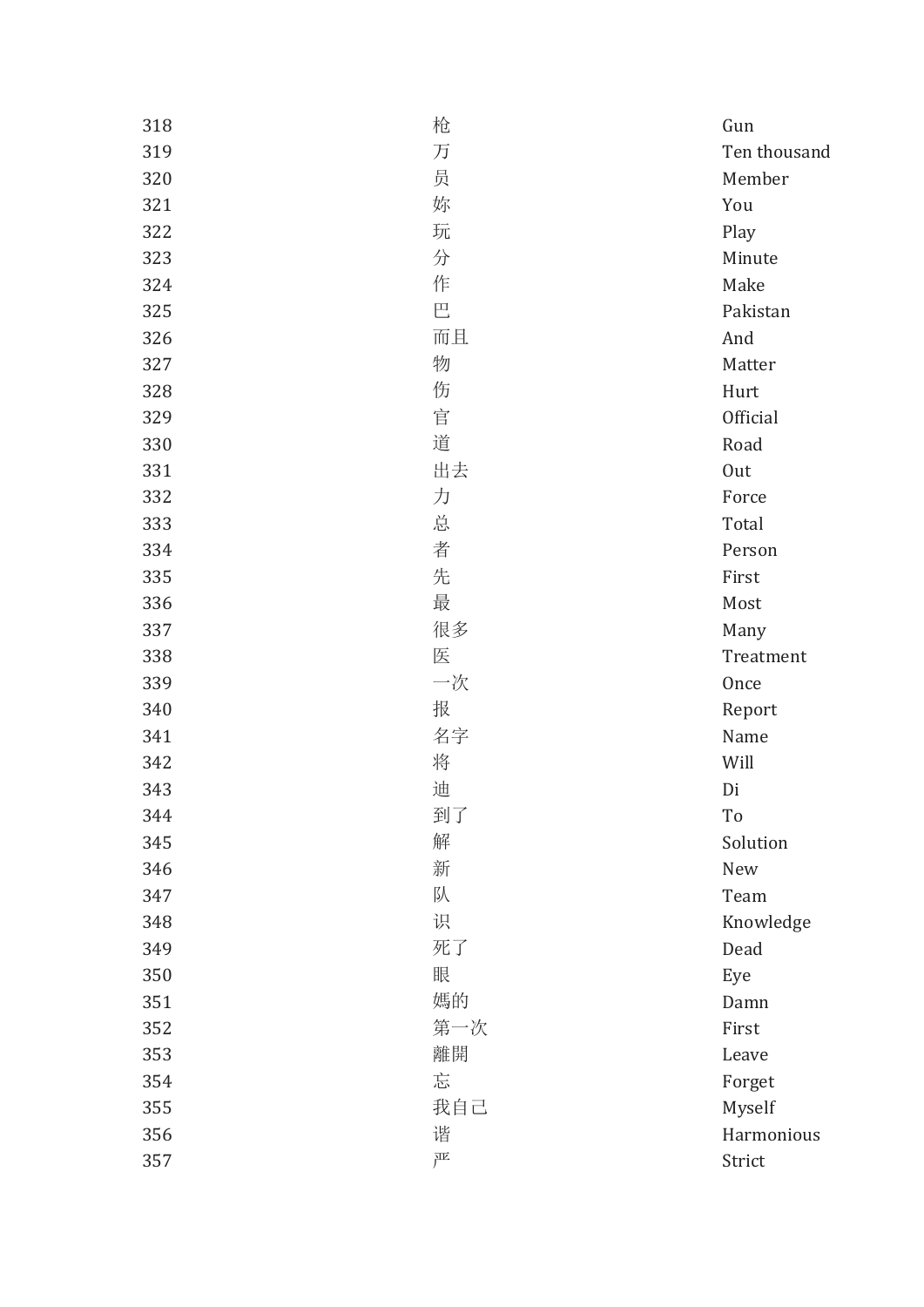| 358 | 且   | And             |
|-----|-----|-----------------|
| 359 | 帶   | <b>Band</b>     |
| 360 | 赶   | Rush            |
| 361 | 太棒  | Great           |
| 362 | 佛   | Buddha          |
| 363 | 直   | Straight        |
| 364 | 認為  | Think           |
| 365 | 老婆  | Wife            |
| 366 | 索   | Search          |
| 367 | 除了  | In addition to  |
| 368 | 承   | By Order of the |
| 369 | 泰   | Thai            |
| 370 | 建   | <b>Build</b>    |
| 371 | 欧   | Europe          |
| 372 | 然後  | Then            |
| 373 | 级   | Level           |
| 374 | 昨晚  | Last night      |
| 375 | 石   | Stone           |
| 376 | 有了  | With            |
| 377 | 都有  | Have            |
| 378 | 磲   | Clams           |
| 379 | 差   | Poor            |
| 380 | 思   | Think           |
| 381 | 啥   | What            |
| 382 | 過來  | Come            |
| 383 | 努力  | Strive          |
| 384 | 丈夫  | Husband         |
| 385 | 任何人 | Anyone          |
| 386 | 城市  | City            |
| 387 | 死亡  | Death           |
| 388 | 全部  | Whole           |
| 389 | 组   | Group           |
| 390 | i   | i               |
| 391 | 也許  | Perhaps         |
| 392 | 最近  | Recently        |
| 393 | 倒   | Inverted        |
| 394 | 领   | Collar          |
| 395 | 顾   | Gu              |
| 396 | 市   | City            |
| 397 | 六   | Six             |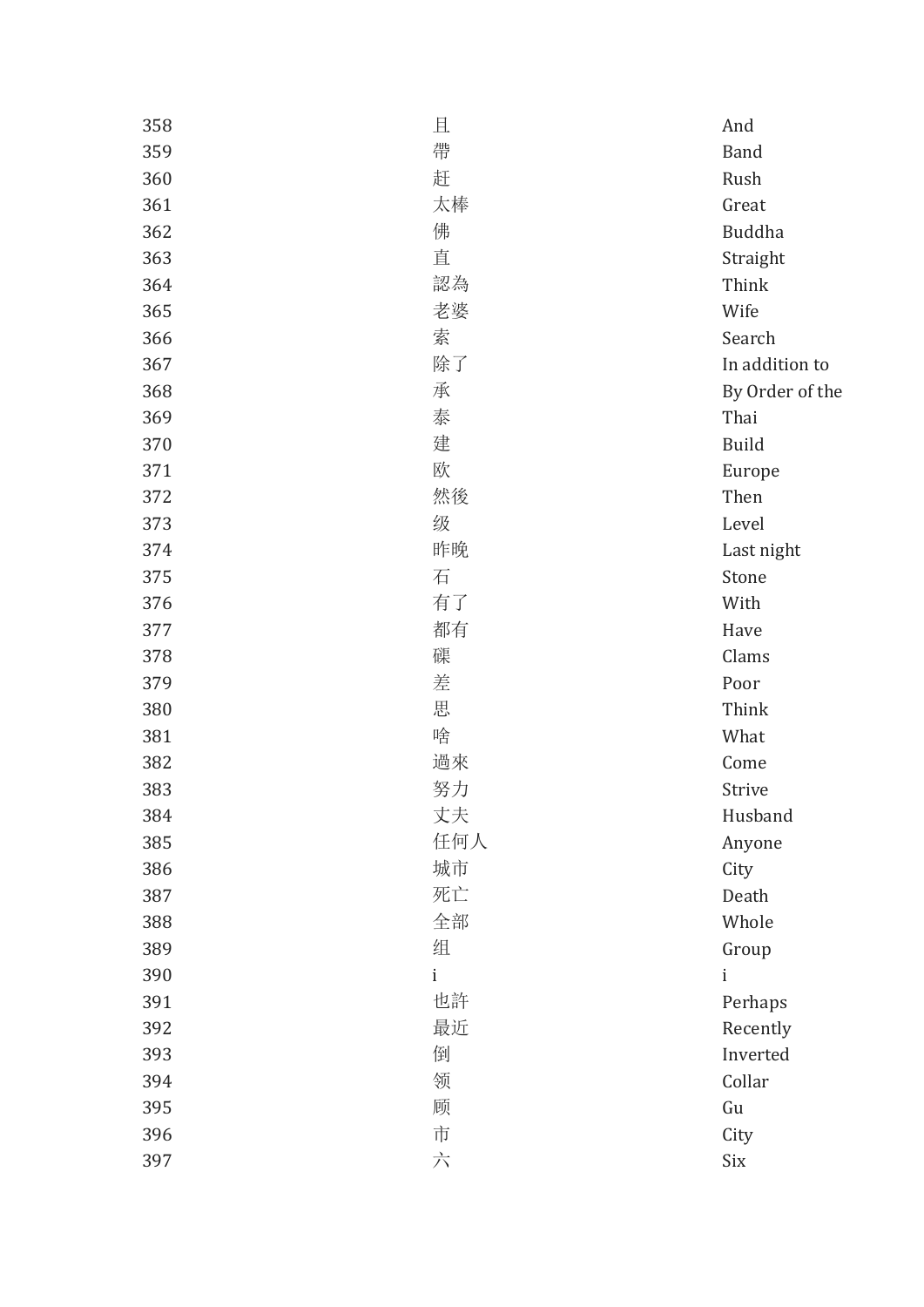| 398 | 行了 | The line        |
|-----|----|-----------------|
| 399 | 滚  | Roll            |
| 400 | 好嗎 | <b>Okay</b>     |
| 401 | 师  | Division        |
| 402 | 高  | High            |
| 403 | 莉  | Li              |
| 404 | 坏  | Bad             |
| 405 | 电  | Electricity     |
| 406 | 警察 | Police          |
| 407 | 件  | Item            |
| 408 | 誰  | Who             |
| 409 | 兄弟 | <b>Brothers</b> |
| 410 | 之前 | Before          |
| 411 | 谈  | Talk            |
| 412 | 送  | Send            |
| 413 | 森  | Forest          |
| 414 | 伊  | He              |
| 415 | 以前 | Previous        |
| 416 | 房  | Room            |
| 417 | 婚  | Marriage        |
| 418 | 喝  | Drink           |
| 419 | 怎麼 | How             |
| 420 | 今晚 | Tonight         |
| 421 | 兴  | Interest        |
| 422 | 疯  | Crazy           |
| 423 | 因為 | <b>Because</b>  |
| 424 | 住  | Live            |
| 425 | 内  | Within          |
| 426 | 轻  | Light           |
| 427 | 约  | Approximately   |
| 428 | 声  | Sound           |
| 429 | 或者 | 0r              |
| 430 | 不行 | Not work        |
| 431 | 到底 | In the end      |
| 432 | 雷  | Mine            |
| 433 | 维  | Dimension       |
| 434 | 条  | Article         |
| 435 | 明天 | Tomorrow        |
| 436 | 不好 | Bad             |
| 437 | 已經 | Already         |
|     |    |                 |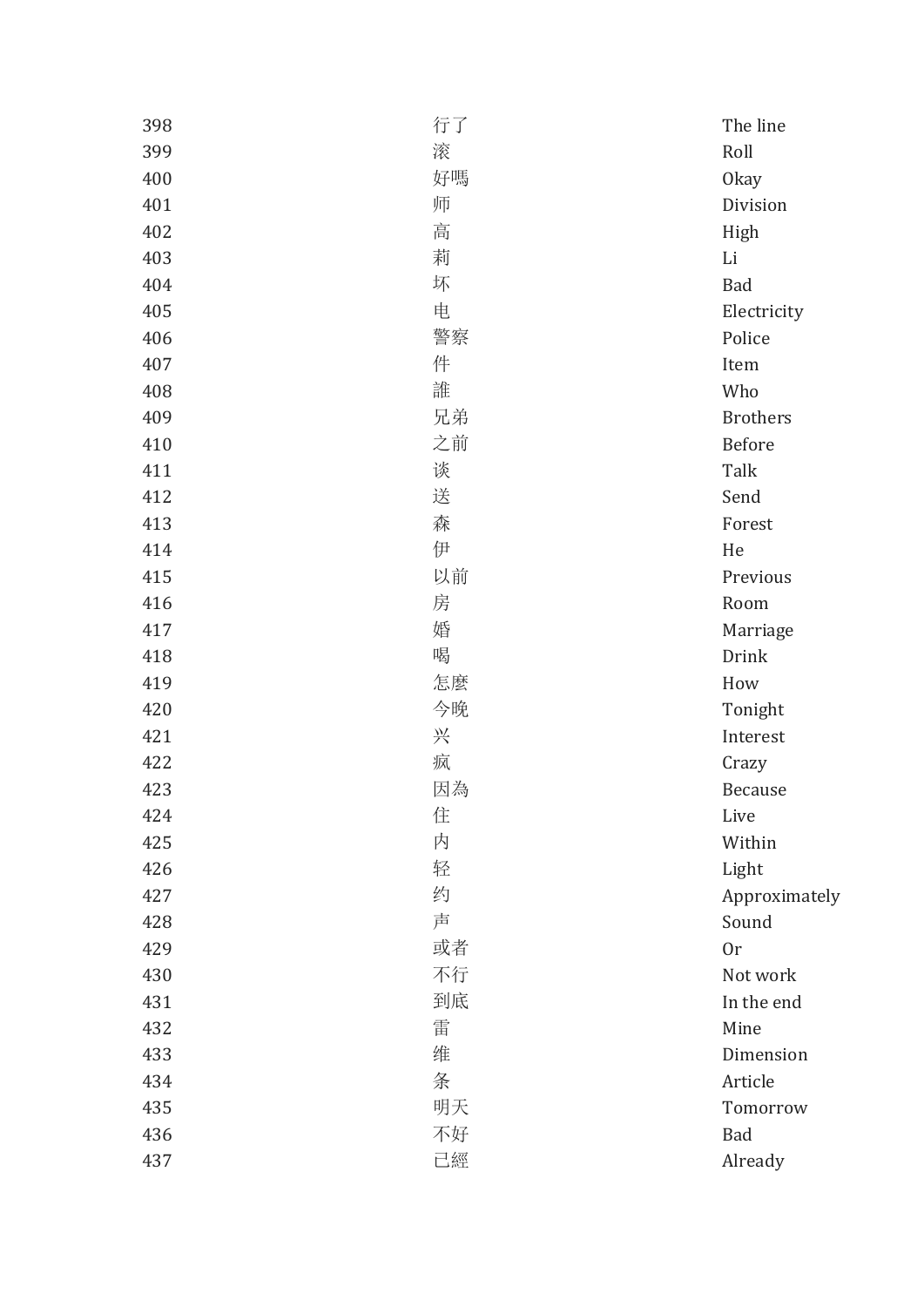| 438 | 天啊                       | God       |
|-----|--------------------------|-----------|
| 439 | 洛                        | Rockwell  |
| 440 | 护                        | Protect   |
| 441 | 塔                        | Tower     |
| 442 | 运                        | Transport |
| 443 | 接                        | Meet      |
| 444 | 球                        | Ball      |
| 445 | 得到                       | Get       |
| 446 | 穿                        | Wear      |
| 447 | 音                        | Sound     |
| 448 | 從                        | From      |
| 449 | 為                        | For       |
| 450 | 生                        | Raw       |
| 451 | 回                        | Return    |
| 452 | 可                        | Can       |
| 453 | 东                        | East      |
| 454 | 尔                        | Seoul     |
| 455 | 欢                        | Happy     |
| 456 | 很好                       | Well      |
| 457 | 他們                       | They      |
| 458 | 进                        | Enter     |
| 459 | 地                        | Ground    |
| 460 | 孩子                       | Children  |
| 461 | 帮                        | Help      |
| 462 | 离                        | From      |
| 463 | 找                        | Look for  |
| 464 | 尼                        | Nigeria   |
| 465 | 从                        | From      |
| 466 | $\overline{\mathcal{F}}$ | Under     |
| 467 | 马                        | Horse     |
| 468 | 以                        | With      |
| 469 | 利                        | Profit    |
| 470 | 所以                       | So        |
| 471 | 关                        | Close     |
| 472 | 哪                        | Which     |
| 473 | 懈                        | Negligent |
| 474 | 行                        | Row       |
| 475 | 家                        | Home      |
| 476 | 拉                        | Pull      |
| 477 | 才                        | Only      |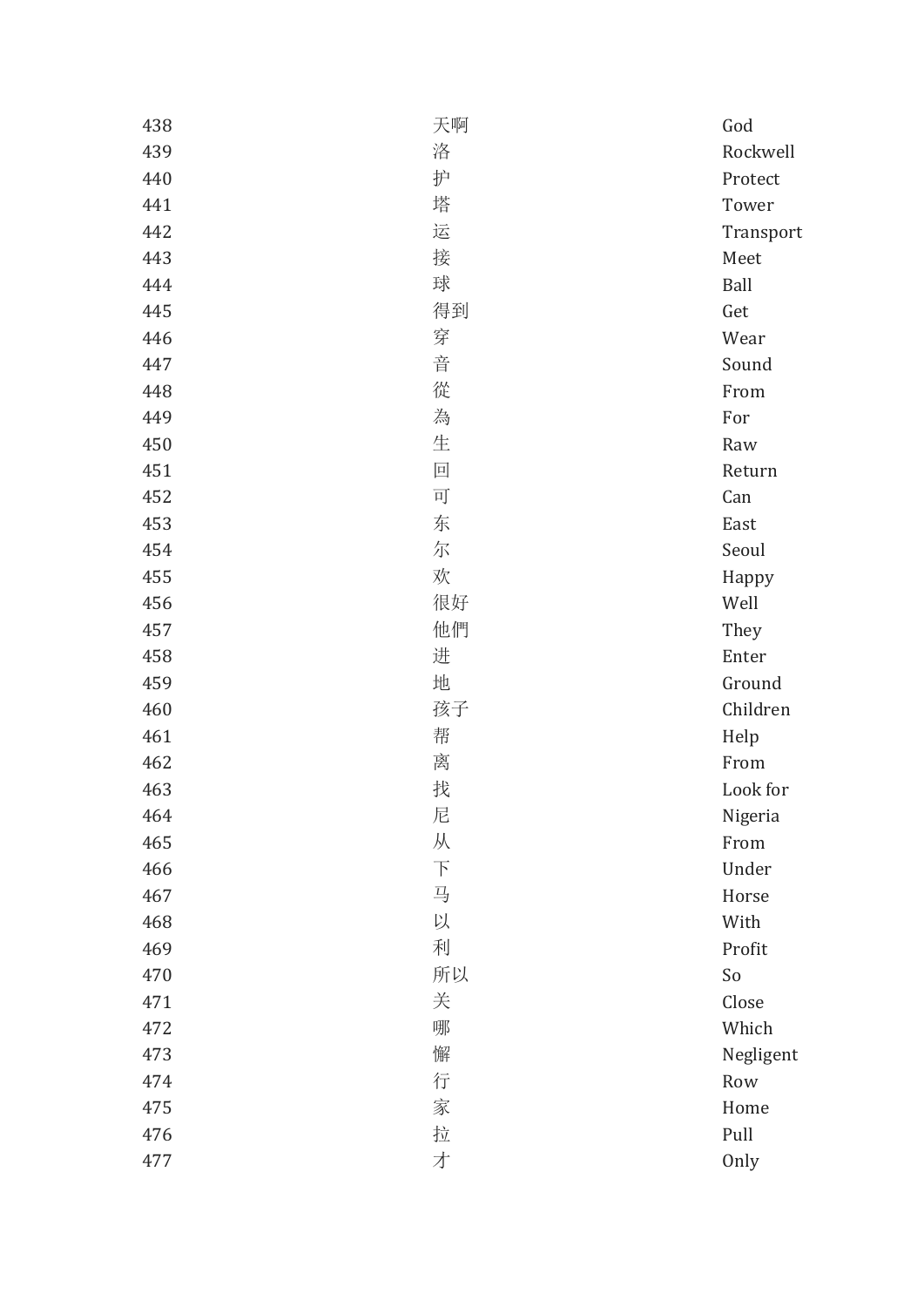| 478 | 看到 | See              |
|-----|----|------------------|
| 479 | 說  | Say              |
| 480 | 手  | Hand             |
| 481 | 法  | Law              |
| 482 | 噢  | 0h               |
| 483 | 谁  | Who              |
| 484 | 头  | Head             |
| 485 | 无  | No               |
| 486 | 嗯  | Ah               |
| 487 | 工作 | Work             |
| 488 | 可能 | May              |
| 489 | 薪  | Salary           |
| 490 | 朋友 | Friend           |
| 491 | 请  | Please           |
| 492 | 许  | Promise          |
| 493 | 年  | Years            |
| 494 | 那些 | Those            |
| 495 | 一個 | $\boldsymbol{A}$ |
| 496 | 一起 | Together         |
| 497 | 然  | However          |
| 498 | 吃  | Eat              |
| 499 | 写  | Write            |
| 500 | 带  | <b>Band</b>      |
| 501 | 我喜 | I am pleased to  |
| 502 | 弗  | Eph.             |
| 503 | 尽  | Exhausted        |
| 504 | 耶  | Yeah             |
| 505 | 喔  | Oh               |
| 506 | 褍  | Tuan             |
| 507 | 掉  | Fall             |
| 508 | 书  | <b>Book</b>      |
| 509 | 其他 | Other            |
| 510 | 派  | Send             |
| 511 | 士  | Scholar          |
| 512 | 器  | Implement        |
| 513 | 松  | Loose            |
| 514 | 数  | Number           |
| 515 | 光  | Light            |
| 516 | 其  | Its              |
| 517 | 想我 | Think I          |
|     |    |                  |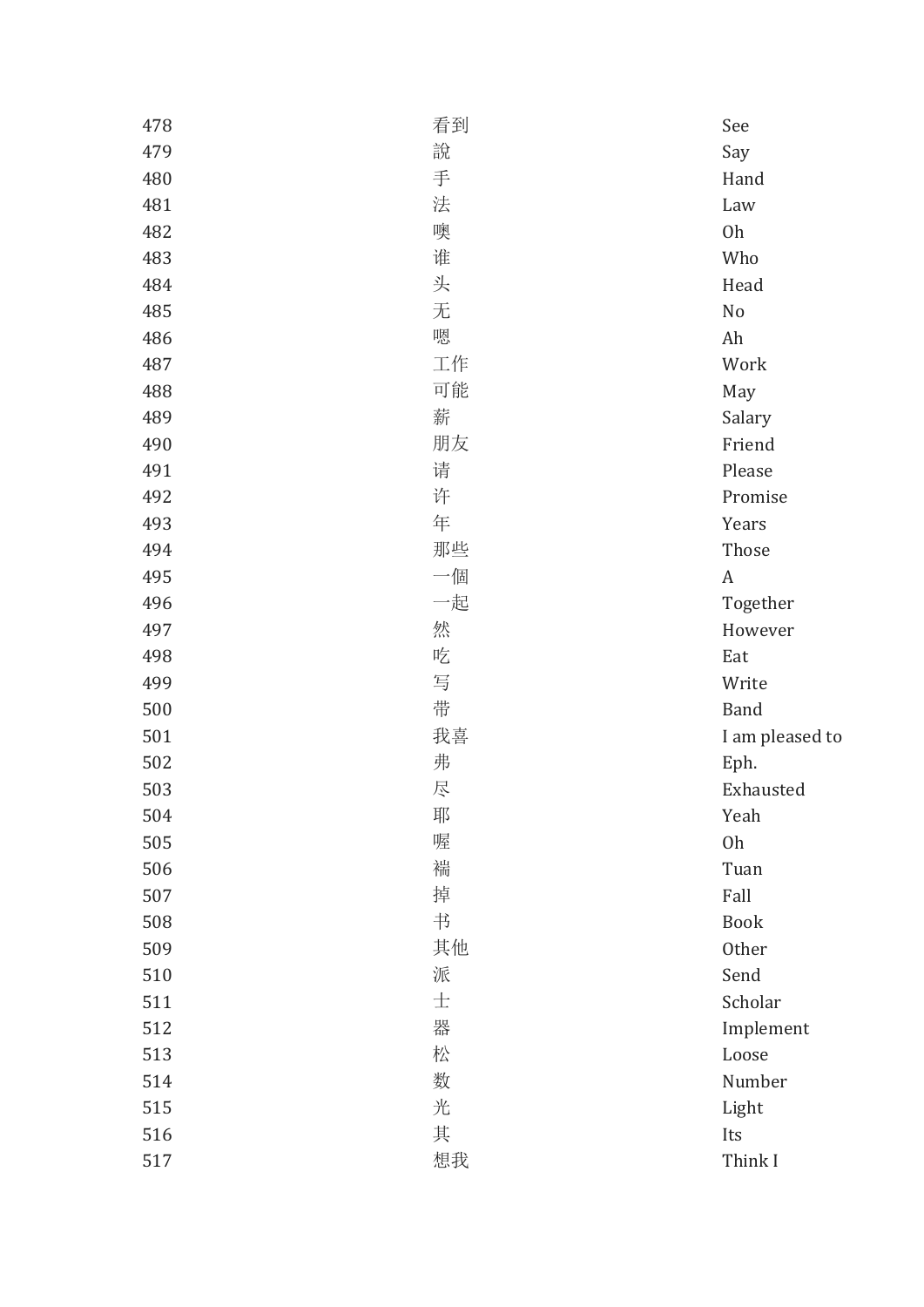| 518 | 极         | Pole        |
|-----|-----------|-------------|
| 519 | 合         | Close       |
| 520 | 完全        | Entirely    |
| 521 | 做了        | Done        |
| 522 | 影         | Shadow      |
| 523 | 室         | Room        |
| 524 | 受         | Be subject  |
| 525 | 奇         | <b>Odd</b>  |
| 526 | 试         | Test        |
| 527 | 装         | Dress       |
| 528 | 晚上        | At night    |
| 529 | 恶         | Evil        |
| 530 | 应         | Should      |
| 531 | 小姐        | Miss        |
| 532 | 整         | Whole       |
| 533 | 强         | Strength    |
| 534 | 业         | Industry    |
| 535 | 类         | Class       |
| 536 | 复         | Complex     |
| 537 | 奥         | Austrian    |
| 538 | 梦         | Dream       |
| 539 | 曾         | Once        |
| 540 | 嘴         | Mouth       |
| 541 | 认         | Recognize   |
| 542 | 如此        | So          |
| 543 | 爸         | Dad         |
| 544 | 照         | Photo       |
| 545 | 杰         | Outstanding |
| 546 | 為什麼       | Why         |
| 547 | $\lambda$ | Enter       |
| 548 | 睡         | Sleep       |
| 549 | 都不        | Not         |
| 550 | 服         | Clothes     |
| 551 | 节         | Festival    |
| 552 | 顿         | Dayton      |
| 553 | 了解        | Understand  |
| 554 | 根         | Root        |
| 555 | 蛋         | Egg         |
| 556 | 紧         | Tight       |
| 557 | 麻         | Hemp        |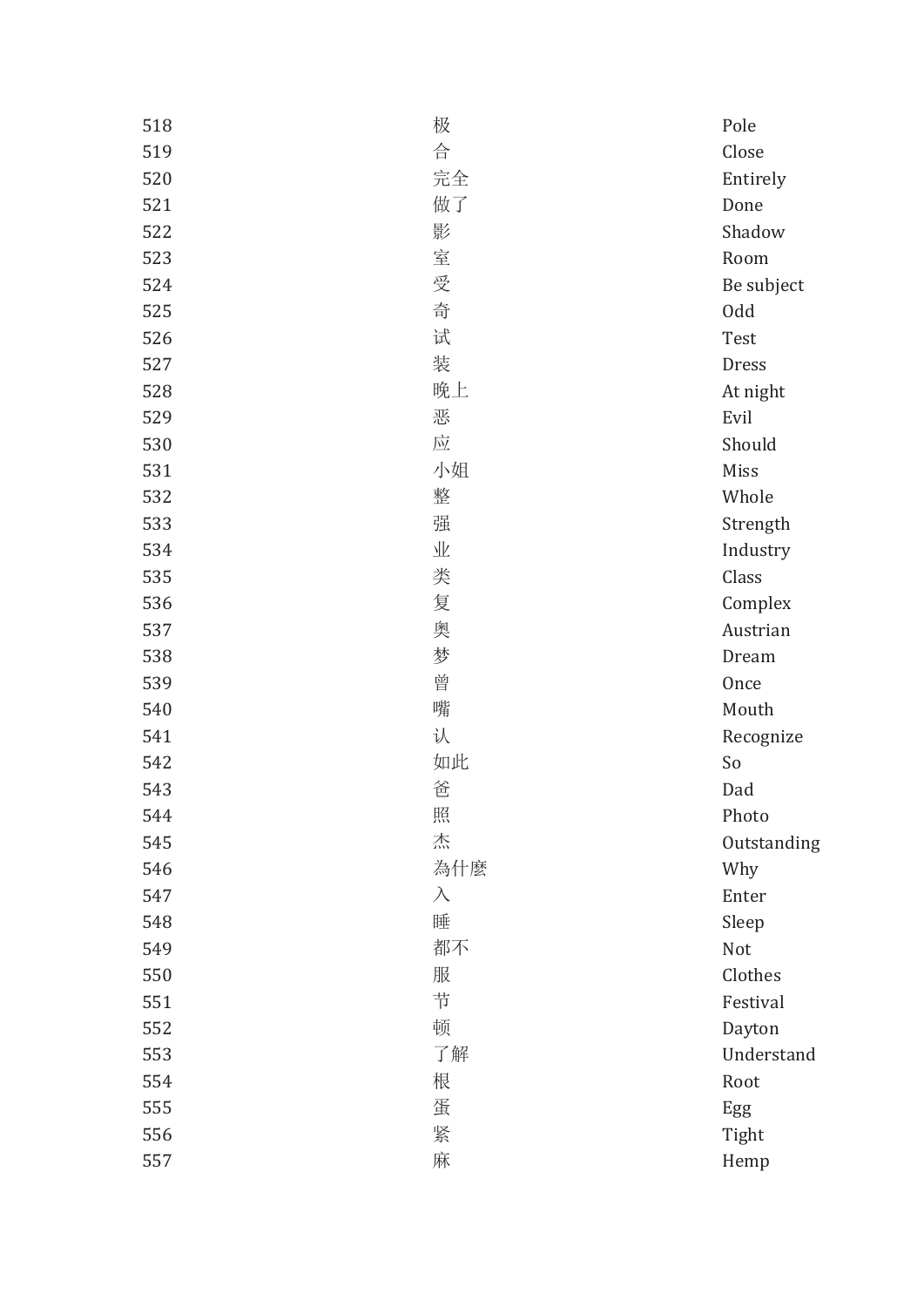| 558 | 很快     | Quickly       |
|-----|--------|---------------|
| 559 | 游      | Tour          |
| 560 | 忘了     | Forget        |
| 561 | 戴      | Wear          |
| 562 | 莎      | Shakespeare   |
| 563 | 故事     | Story         |
| 564 | 视      | Regard        |
| 565 | 真正     | Real          |
| 566 | 蟹      | Crab          |
| 567 | 费      | Fee           |
| 568 | 靠      | By            |
| 569 | 全      | Whole         |
| 570 | 反      | Anti-         |
| 571 | 字      | Word          |
| 572 | 度      | Degree        |
| 573 | 甚至     | Even          |
| 574 | 局      | <b>Bureau</b> |
| 575 | 莫      | Mo            |
| 576 | 命      | Life          |
| 577 | 语      | Language      |
| 578 | 性      | Sex           |
| 579 | 常      | Often         |
| 580 | 莱      | Levin         |
| 581 | 之后     | After         |
| 582 | 可不     | From time to  |
| 583 | 母      | Mother        |
| 584 | 留下     | Stay          |
| 585 | 外      | Outside       |
| 586 | 當      | When the      |
| 587 | 此      | This          |
| 588 | 惊      | Shock         |
| 589 | 伯      | Bo            |
| 590 | $\Box$ | Mouth         |
| 591 | 喜歡     | Like          |
| 592 | the    | the           |
| 593 | 在做     | Doing         |
| 594 | 那麼     | Then          |
| 595 | 請      | Please        |
| 596 | 五      | Five          |
| 597 | 标      | Mark          |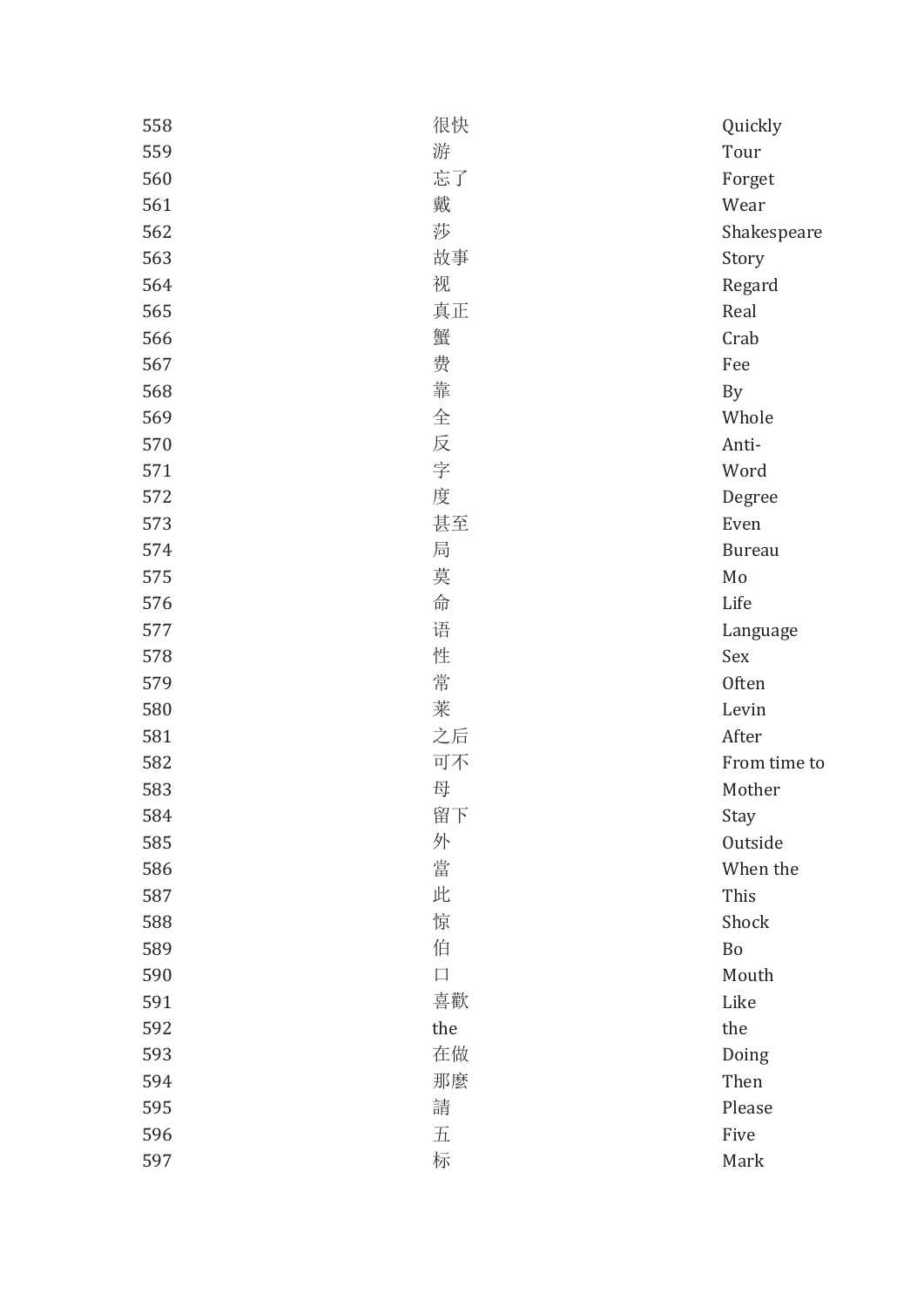| 598 | 画  | Painting        |
|-----|----|-----------------|
| 599 | 身上 | <b>Body</b>     |
| 600 | 以后 | After           |
| 601 | 主  | Main            |
| 602 | 謝謝 | Thank you       |
| 603 | 應該 | Should          |
| 604 | 静  | Quiet           |
| 605 | 弹  | <b>Bomb</b>     |
| 606 | 改  | Change          |
| 607 | 酒  | Wine            |
| 608 | 伦  | Lun             |
| 609 | 裏  | In              |
| 610 | 花  | Flower          |
| 611 | 续  | Continue        |
| 612 | 天哪 | Gosh            |
| 613 | 這裡 | Here            |
| 614 | 房子 | House           |
| 615 | 何  | What            |
| 616 | 由  | By              |
| 617 | 药  | Drug            |
| 618 | 同  | With            |
| 619 | 早上 | Morning         |
| 620 | 波  | Wave            |
| 621 | 弄  | Get             |
| 622 | 务  | <b>Business</b> |
| 623 | 原  | Original        |
| 624 | 失  | Lose            |
| 625 | 考  | Test            |
| 626 | 岁  | Years           |
| 627 | 统  | Collectively    |
| 628 | 斜  | Oblique         |
| 629 | 拜托 | Please          |
| 630 | 跑  | Run             |
| 631 | 不在 | Absence         |
| 632 | 害  | Harm            |
| 633 | 麽  | What            |
| 634 | 日  | Day             |
| 635 | 妮  | Ni              |
| 636 | 凯  | Triumphant      |
| 637 | 衣服 | Clothes         |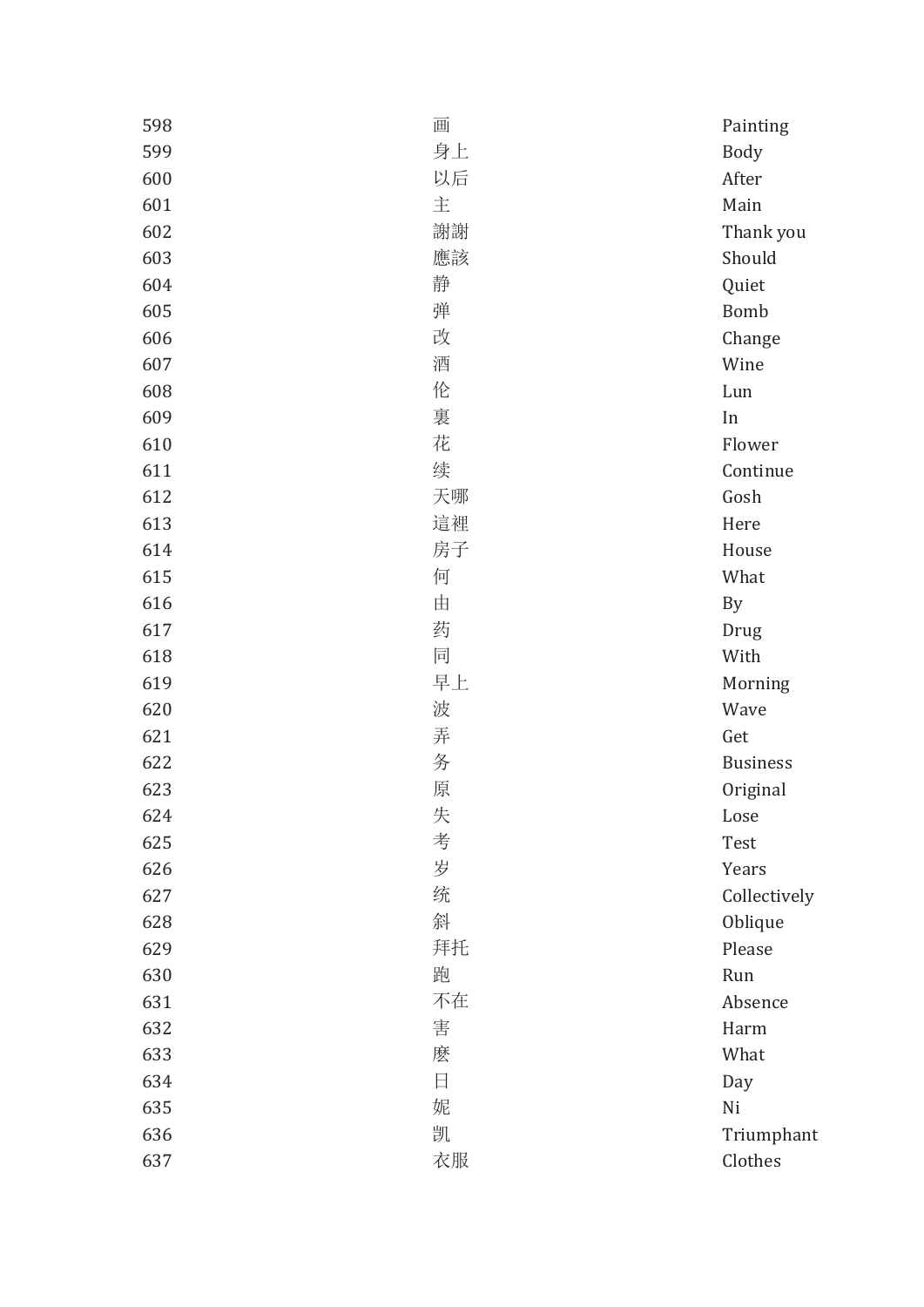| 638 | 治   | Rule           |
|-----|-----|----------------|
| 639 | 便   | Then           |
| 640 | 客   | Passenger      |
| 641 | 议   | <b>Discuss</b> |
| 642 | 好好  | Good           |
| 643 | 們   | They           |
| 644 | 覺得  | Feel           |
| 645 | 谢谢  | Thank you      |
| 646 | 托   | Entrust        |
| 647 | 赛   | Game           |
| 648 | 任   | Office         |
| 649 | 色   | Color          |
| 650 | 独   | Independent    |
| 651 | 眼睛  | Eye            |
| 652 | 黑   | <b>Black</b>   |
| 653 | 华   | China          |
| 654 | 放在  | On the         |
| 655 | 城   | City           |
| 656 | 的時候 | When           |
| 657 | 站   | Station        |
| 658 | 小孩  | Child          |
| 659 | 住在  | Lives in       |
| 660 | 咖啡  | Coffee         |
| 661 | 换   | Change         |
| 662 | 才是  | Is             |
| 663 | 褕   | Yu             |
| 664 | 周   | Week           |
| 665 | 控制  | Control        |
| 666 | 言   | Speech         |
| 667 | 敢   | Dare           |
| 668 | 赢   | Win            |
| 669 | 半   | Half           |
| 670 | 白   | White          |
| 671 | 释   | Release        |
| 672 | 能不能 | Can            |
| 673 | 生了  | Health         |
| 674 | 而已  | Nothing more   |
| 675 | 图   | Map            |
| 676 | 該   | That           |
| 677 | 怪   | Strange        |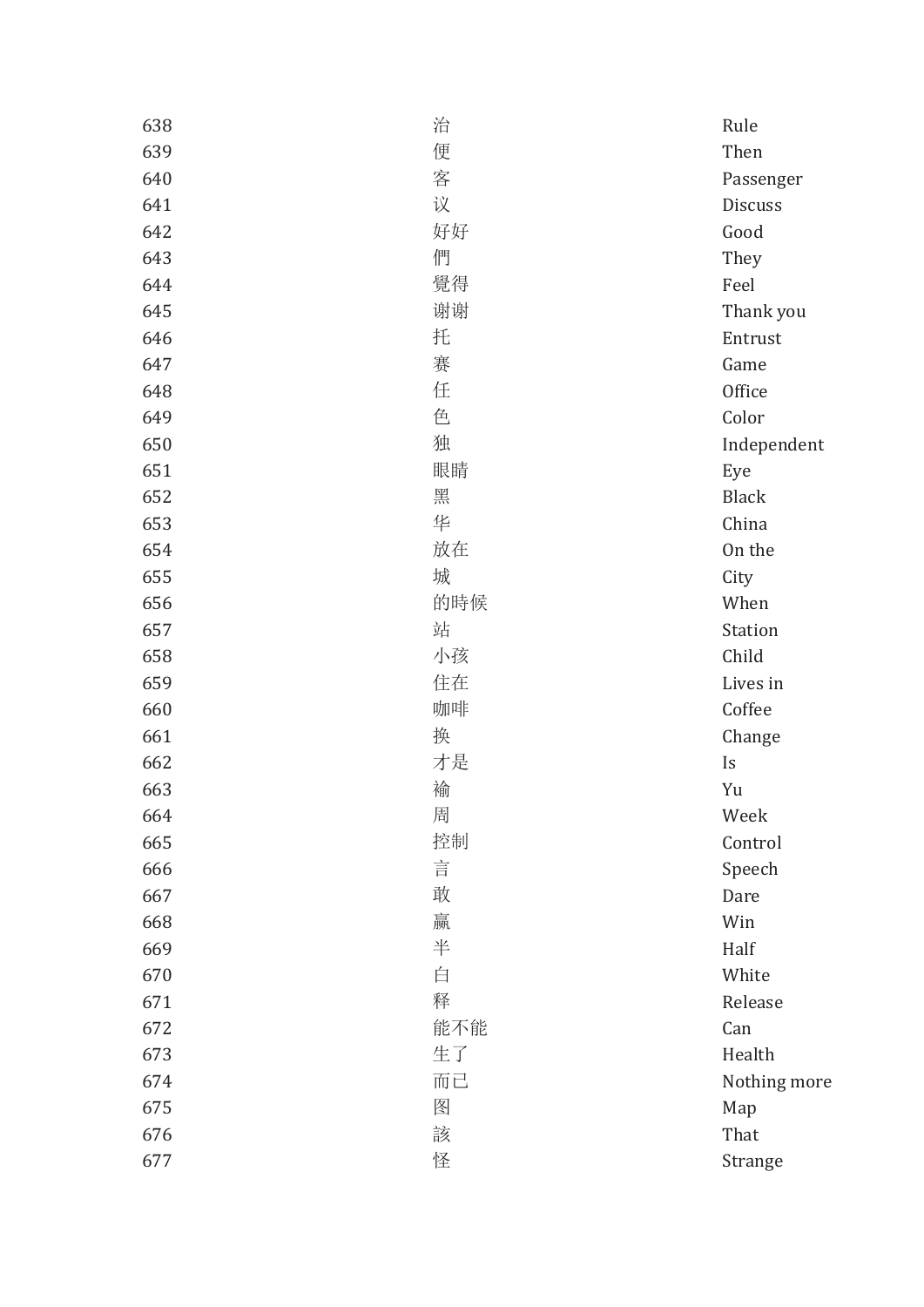| 678 | 字幕  | Subtitle     |
|-----|-----|--------------|
| 679 | 對不起 | I am sorry   |
| 680 | 去看  | To see       |
| 681 | 像是  | Like         |
| 682 | 保持  | Keeping      |
| 683 | 替   | For          |
| 684 | 拜   | Worship      |
| 685 | 一件  | A            |
| 686 | 錢   | Money        |
| 687 | 想知道 | Want to know |
| 688 | 時   | Time         |
| 689 | 讲   | Speak        |
| 690 | 新的  | New          |
| 691 | 希   | Hope         |
| 692 | 炸   | Fry          |
| 693 | 择   | Choose       |
| 694 | 知   | Know         |
| 695 | 說的  | Said         |
| 696 | 码   | Code         |
| 697 | 戏   | Play         |
| 698 | 塞   | Stopper      |
| 699 | 碰   | Touch        |
| 700 | 放下  | Put down     |
| 701 | 一樣  | Equally      |
| 702 | 害怕  | Be afraid    |
| 703 | 杰克  | Jack         |
| 704 | 迎   | Welcome      |
| 705 | 绝   | Absolutely   |
| 706 | 開始  | Start        |
| 707 | 生命  | Life         |
| 708 | 王   | King         |
| 709 | 助   | Help         |
| 710 | 乔   | Joe          |
| 711 | 义   | Justice      |
| 712 | 回到  | Back to      |
| 713 | 救   | Save         |
| 714 | 清楚  | Clear        |
| 715 | 冷   | Cold         |
| 716 | 原因  | Reason       |
| 717 | 却   | But          |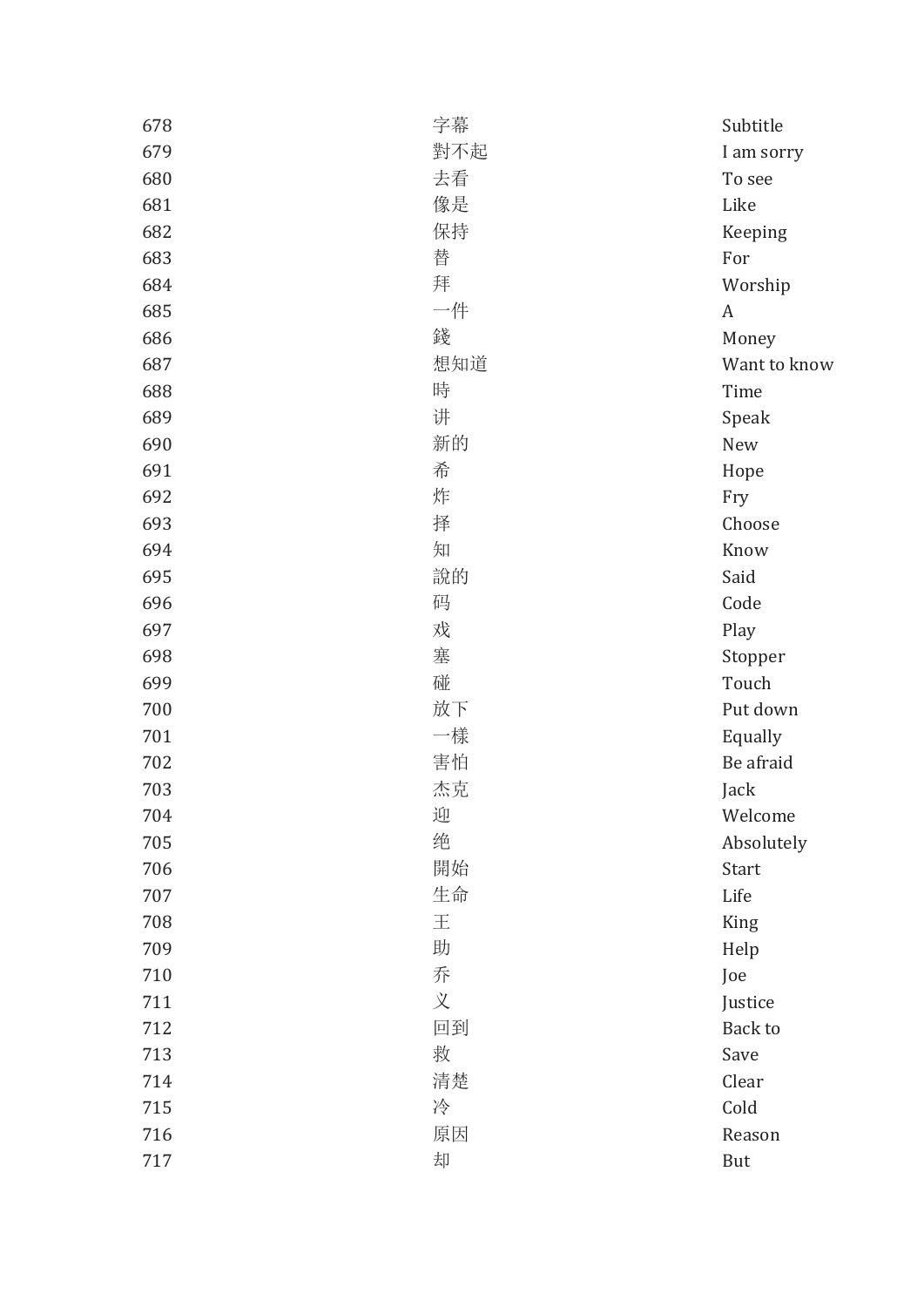| 718 | 付  | Pay          |
|-----|----|--------------|
| 719 | 管  | Tube         |
| 720 | 狂  | Mad          |
| 721 | 早  | Early        |
| 722 | 一天 | One day      |
| 723 | 超  | Exceed       |
| 724 | 怀  | Bosom        |
| 725 | 使  | Make         |
| 726 | 断  | <b>Break</b> |
| 727 | 演  | Play         |
| 728 | 外面 | Outside      |
| 729 | 四  | Four         |
| 730 | 楼  | Floor        |
| 731 | 另一 | Another      |
| 732 | 玩笑 | Joke         |
| 733 | 好啊 | Well         |
| 734 | 裡  | In           |
| 735 | 院  | Hospital     |
| 736 | 空  | Air          |
| 737 | 娜  | Na           |
| 738 | 將  | Will         |
| 739 | 下去 | Go on        |
| 740 | 传  | Pass         |
| 741 | 時間 | Time         |
| 742 | 感到 | Feel         |
| 743 | 懂  | Understand   |
| 744 | 血  | Blood        |
| 745 | 失去 | Lose         |
| 746 | 终  | End          |
| 747 | 還是 | 0r           |
| 748 | 价  | Price        |
| 749 | 包  | Package      |
| 750 | 等  | Wait         |
| 751 | 变  | Change       |
| 752 | 准  | Quasi-       |
| 753 | 查  | Check        |
| 754 | 阿  | A            |
| 755 | 卡  | Card         |
| 756 | 這個 | This         |
| 757 | 在哪 | Where        |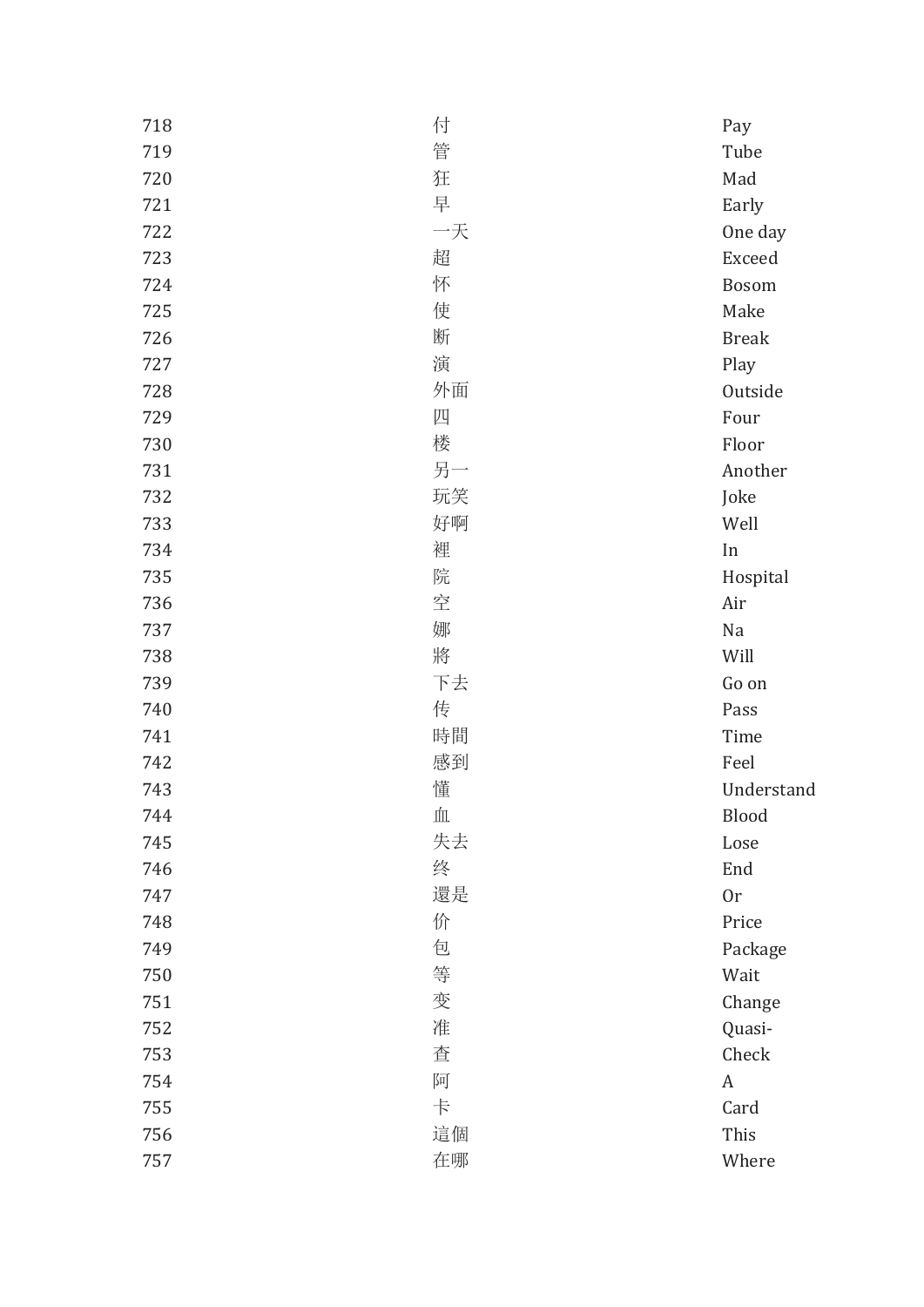| 758 | 定  | Fixed      |
|-----|----|------------|
| 759 | 处  | Place      |
| 760 | 真是 | Really     |
| 761 | 保  | Insurance  |
| 762 | 想要 | Want       |
| 763 | 安  | Safe       |
| 764 | 并  | And        |
| 765 | 拿  | Take       |
| 766 | 情  | Love       |
| 767 | 爸爸 | Father     |
| 768 | 褋  | Die        |
| 769 | 您  | You        |
| 770 | 美  | U.S.       |
| 771 | 非常 | Very       |
| 772 | 办  | Do         |
| 773 | 前  | Ago        |
| 774 | 格  | Grid       |
| 775 | 场  | Field      |
| 776 | 体  | Body       |
| 777 | 大家 | Everyone   |
| 778 | 呀  | Yeah       |
| 779 | 系  | System     |
| 780 | 后  | After      |
| 781 | 亲  | Parent     |
| 782 | 明白 | Understand |
| 783 | 备  | Equipment  |
| 784 | 布  | Cloth      |
| 785 | 计  | Meter      |
| 786 | 恩  | Grace      |
| 787 | 找到 | Find       |
| 788 | 她的 | Her        |
| 789 | 老  | Old        |
| 790 | 艾  | Ai         |
| 791 | 意  | Meaning    |
| 792 | 门  | Door       |
| 793 | 啦  | La         |
| 794 | 米  | Meter      |
| 795 | 本  | This       |
| 796 | 问  | Ask        |
| 797 | 上帝 | God        |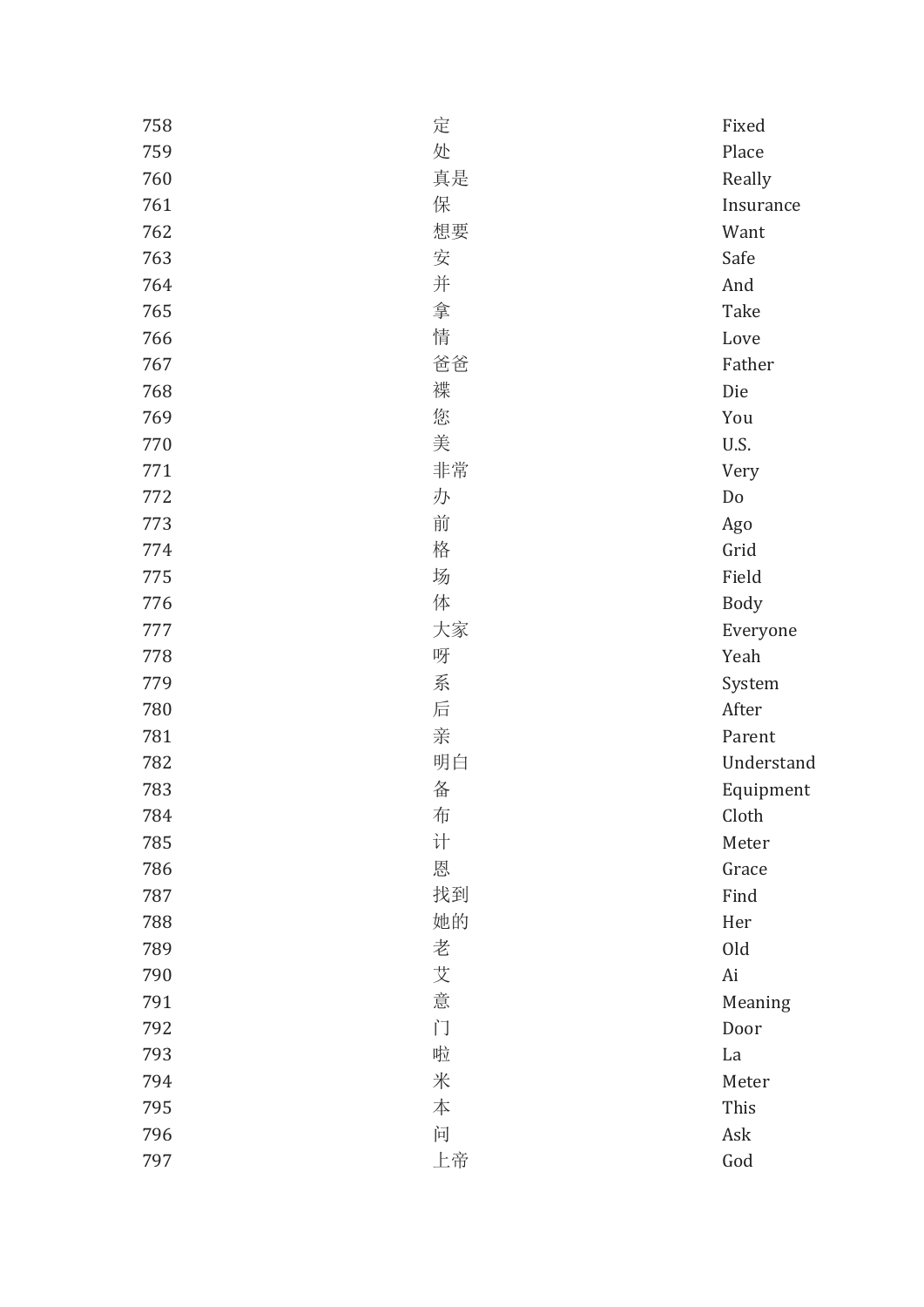| 798 | 必   | Must           |
|-----|-----|----------------|
| 799 | 沒   | Not            |
| 800 | 等等  | Etc.           |
| 801 | 不過  | But            |
| 802 | 猜   | Guess          |
| 803 | 福   | Blessing       |
| 804 | 打算  | Plan           |
| 805 | 适   | Suitable       |
| 806 | 危   | Danger         |
| 807 | 连   | Even           |
| 808 | 怕   | Fear           |
| 809 | 化   | 0f             |
| 810 | 不需要 | Do not need to |
| 811 | 争   | Fight          |
| 812 | 则   | Then           |
| 813 | 狱   | Prison         |
| 814 | 越   | More           |
| 815 | 小子  | <b>Brat</b>    |
| 816 | 有趣  | Interesting    |
| 817 | 喜歡  | Like           |
|     |     |                |
| 818 | the | the            |
| 819 | 在做  | Doing          |
| 820 | 那麼  | Then           |
| 821 | 請   | Please         |
| 822 | 五   | Five           |
| 823 | 标   | Mark           |
| 824 | 画   | Painting       |
| 825 | 身上  | <b>Body</b>    |
| 826 | 以后  | After          |
| 827 | 至少  | At least       |
| 828 | 亞   | Inferior       |
| 829 | 脱   | Take off       |
| 830 | 消息  | <b>News</b>    |
| 831 | 不喜  | Do not like    |
| 832 | 块   | <b>Block</b>   |
| 833 | 快走  | Brisk walking  |
| 834 | 著   | With           |
| 835 | 各位  | Everybody      |
| 836 | 算   | Count          |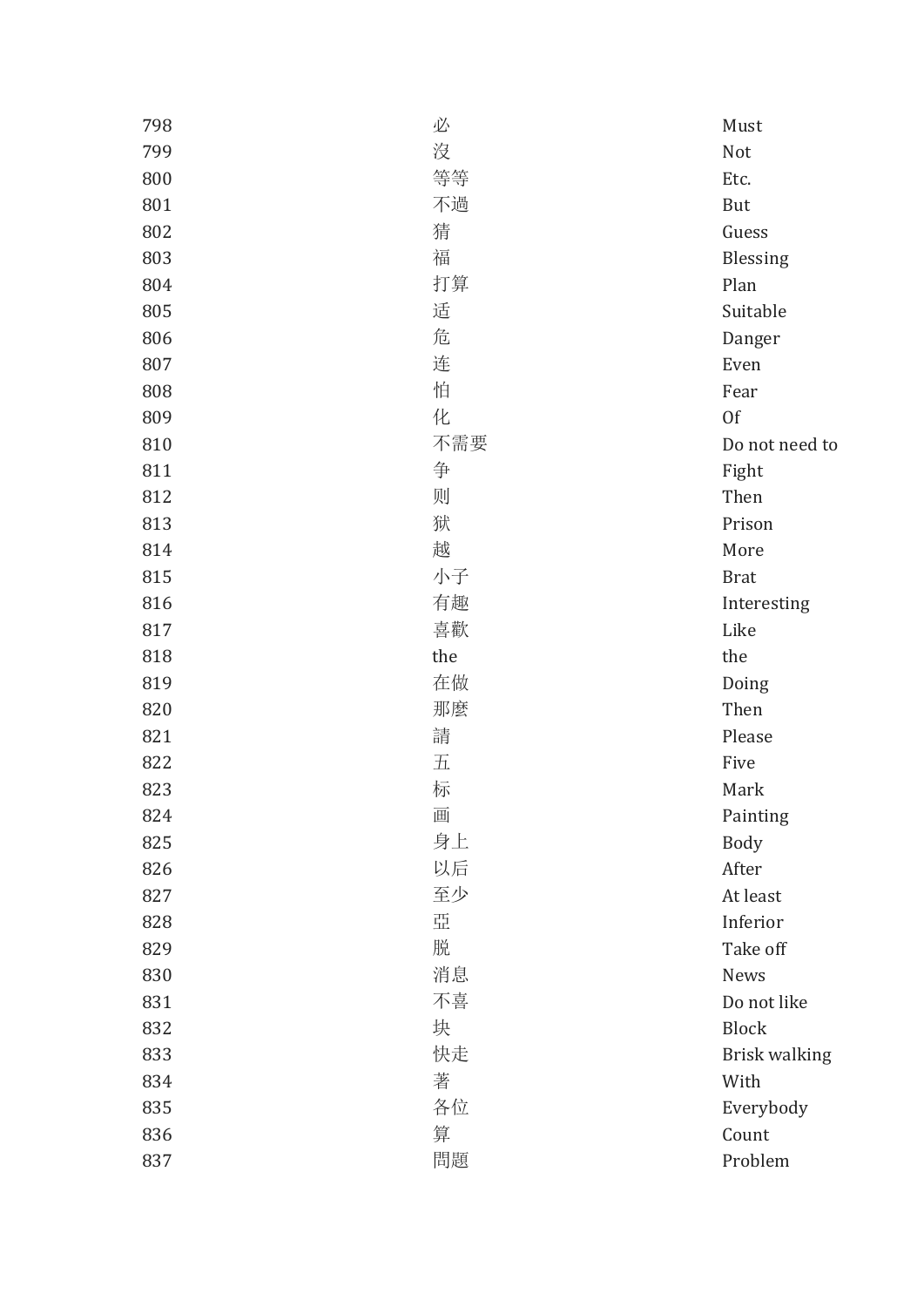| 838 | 沒事       | All right      |
|-----|----------|----------------|
| 839 | 导        | Guide          |
| 840 | 州        | State          |
| 841 | 老兄       | <b>Brother</b> |
| 842 | 抓        | Catch          |
| 843 | 代        | On behalf of   |
| 844 | 蒙        | Mongolian      |
| 845 | 抓住       | Catch          |
| 846 | Щ        | Mountain       |
| 847 | 拍        | <b>Beat</b>    |
| 848 | 沙        | Sand           |
| 849 | 妻子       | Wife           |
| 850 | 脸        | Face           |
| 851 | 责        | Responsibility |
| 852 | 你自己      | Yourself       |
| 853 | 回來       | Come back      |
| 854 | 歌        | Song           |
| 855 | 星        | Star           |
| 856 | 权        | Right          |
| 857 | 术        | Technique      |
| 858 | 晋        | Show           |
| 859 | 幸        | Fortunately    |
| 860 | 交        | Cross          |
| 861 | 不同       | Different      |
| 862 | 聪        | Clever         |
| 863 | 随        | Follow         |
| 864 | 登        | Ascend         |
| 865 | 班        | Class          |
| 866 | $\equiv$ | Two            |
| 867 | 录        | Record         |
| 868 | 武器       | Weapon         |
| 869 | 热        | Hot            |
| 870 | 才能       | Ability        |
| 871 | 當然       | Of course      |
| 872 | 晚        | Night          |
| 873 | 晚安       | Good night     |
| 874 | 成功       | Success        |
| 875 | 未        | Not            |
| 876 | 参        | Participate    |
| 877 | 瓦        | Tile           |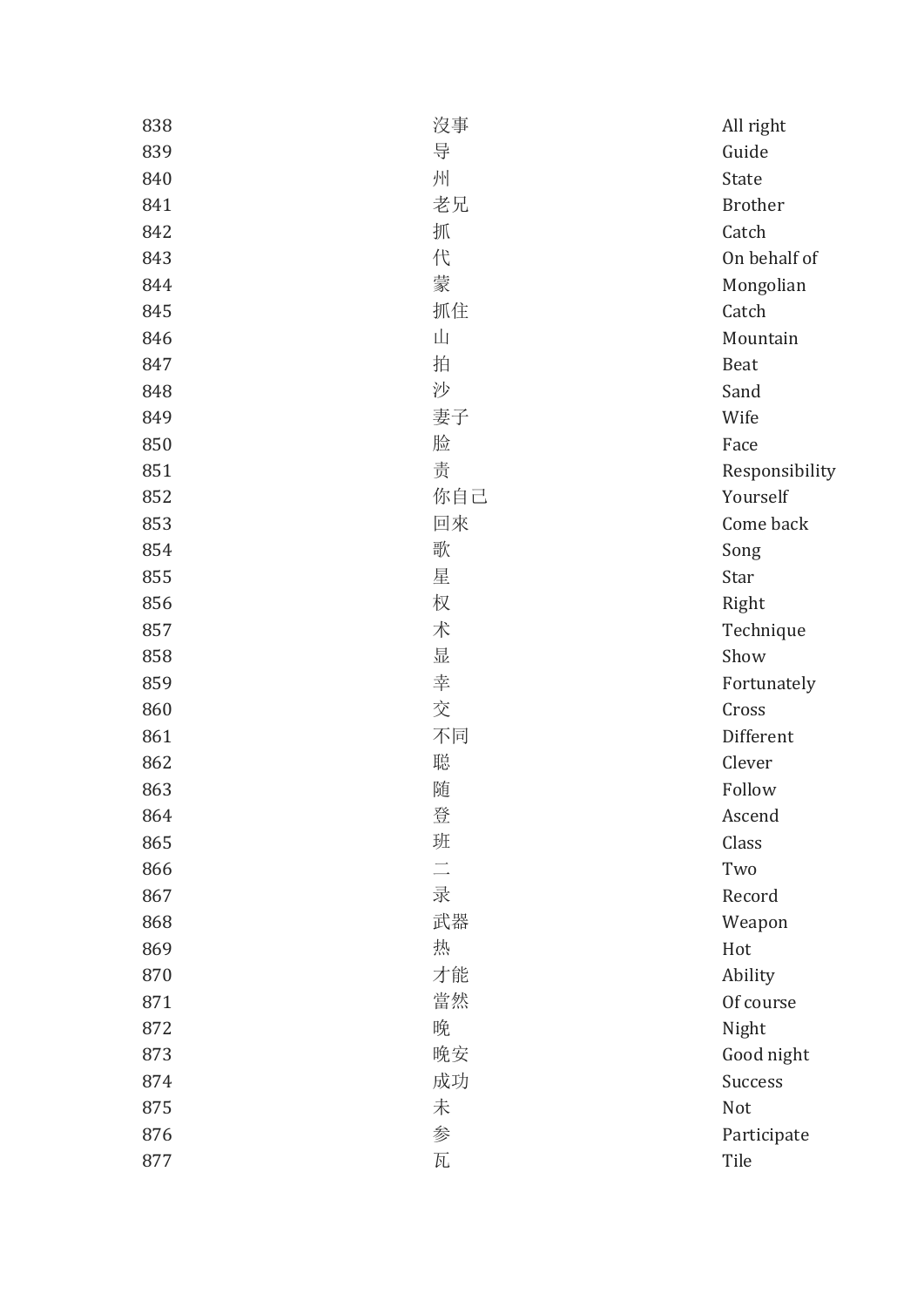| 878 | 饭             | Rice            |
|-----|---------------|-----------------|
| 879 | 殺             | Kill            |
| 880 | 帕             | Handkerchief    |
| 881 | 待             | To be           |
| 882 | 是否            | Whether         |
| 883 | 勒             | Le              |
| 884 | 射             | Shoot           |
| 885 | 表             | Table           |
| 886 | $\mathbbm{E}$ | Guard           |
| 887 | 太太            | Wife            |
| 888 | 接受            | Accepted        |
| 889 | 跳             | Jump            |
| 890 | 象             | Elephant        |
| 891 | 灵             | Spirit          |
| 892 | 真不            | I really do not |
| 893 | 破             | <b>Break</b>    |
| 894 | 夫人            | Mrs.            |
| 895 | 操             | Exercise        |
| 896 | 诺             | Promise         |
| 897 | 萨             | Bodhisattva     |
| 898 | 卖             | Sell            |
| 899 | 选             | Selected        |
| 900 | 注意            | Note            |
| 901 | 历             | Calendar        |
| 902 | 脚             | Foot            |
| 903 | 丝             | Wire            |
| 904 | 少             | Less            |
| 905 | $\bot$        | Work            |
| 906 | 密             | Close           |
| 907 | 鱼             | Fish            |
| 908 | 验             | Test            |
| 909 | 不再            | No longer       |
| 910 | 检             | Check           |
| 911 | 骗             | Cheat           |
| 912 | 必須            | Must            |
| 913 | a             | $\rm{a}$        |
| 914 | 自由            | Free            |
| 915 | 杯             | Cup             |
| 916 | 馆             | Shop            |
| 917 | 完             | Complete        |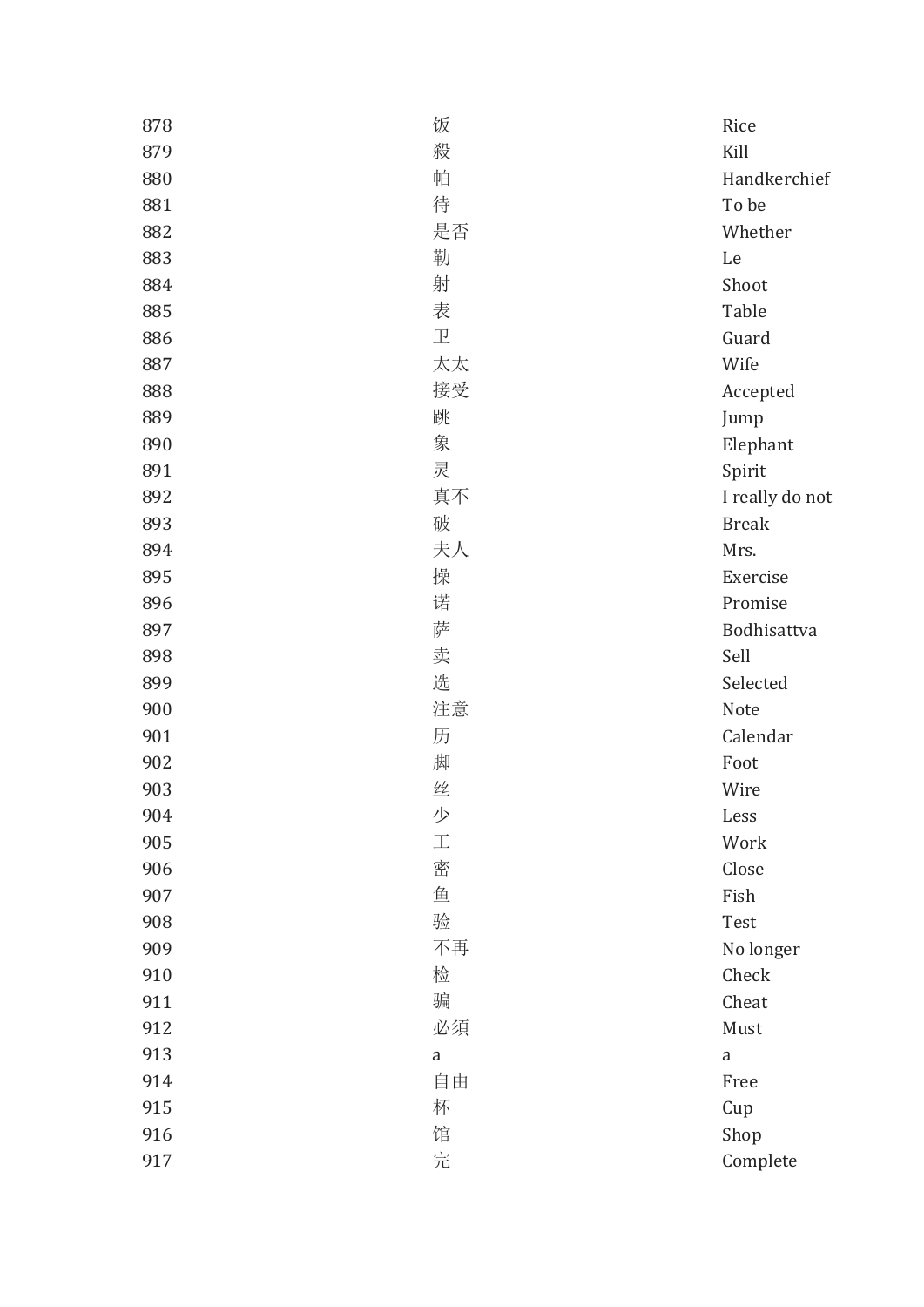| 918 | 追   | Chase    |
|-----|-----|----------|
| 919 | 际   | Occasion |
| 920 | 产   | Yield    |
| 921 | 想到  | Think    |
| 922 | 收   | Income   |
| 923 | 探   | Explore  |
| 924 | 直到  | Until    |
| 925 | 酷   | Cool     |
| 926 | 乱   | Random   |
| 927 | 资   | Capital  |
| 928 | 毁   | Ruin     |
| 929 | 要求  | Claim    |
| 930 | 急   | Urgent   |
| 931 | 玛   | Mary     |
| 932 | 方   | Square   |
| 933 | 完成  | Complete |
| 934 | 照片  | Photo    |
| 935 | 收到  | Receive  |
| 936 | 所有人 | Everyone |
| 937 | 博士  | Doctor   |
| 938 | 媽媽  | Mom      |
| 939 | you | you      |
| 940 | 父母  | Parents  |
| 941 | 奇怪  | Strange  |
| 942 | 男孩  | Boy      |
| 943 | 攻   | Attack   |
| 944 | 店   | Shop     |
| 945 | 埃   | Angstrom |
| 946 | 多久  | How long |
| 947 | 红   | Red      |
| 948 | 太多  | Too      |
| 949 | 咱   | We       |
| 950 | 能   | Can      |
| 951 | 事   | Thing    |
| 952 | 看   | See      |
| 953 | 我們  | We       |
| 954 | 上   | On       |
| 955 | 给   | To       |
| 956 | 可以  | Can      |
| 957 | 现   | Present  |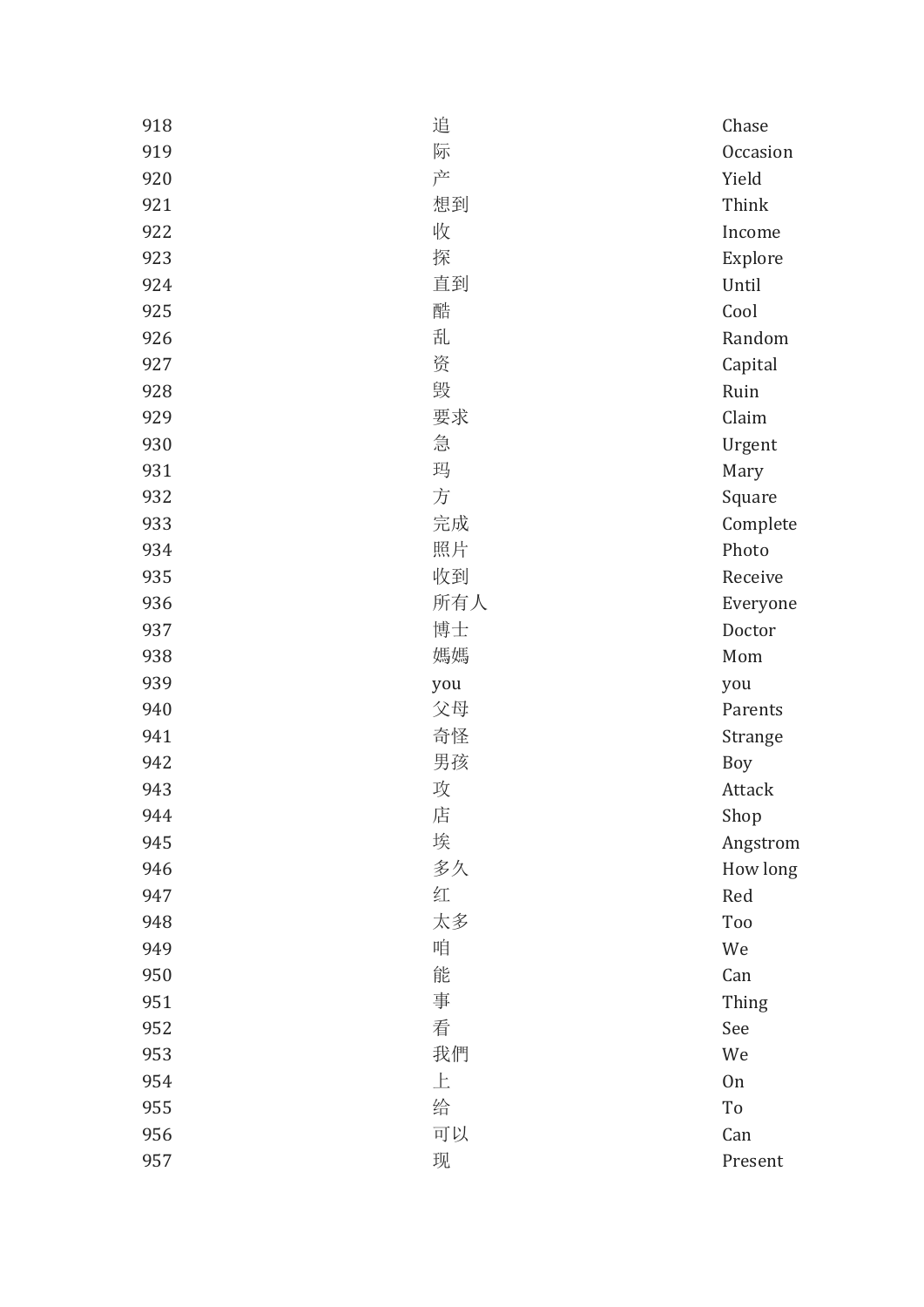| 958 | 斯  | Sri Lanka   |
|-----|----|-------------|
| 959 | 做  | Do          |
| 960 | 儿  | Child       |
| 961 | 时  | Time        |
| 962 | 点  | Point       |
| 963 | 开  | Open        |
| 964 | 让  | Let         |
| 965 | 就是 | Is          |
| 966 | 但  | But         |
| 967 | 呢  | It          |
| 968 | 着  | With        |
| 969 | 它  | It          |
| 970 | 這  | This        |
| 971 | 如果 | $_{\rm If}$ |
| 972 | 跟  | With        |
| 973 | 邪  | Evil        |
| 974 | 听  | Listen      |
| 975 | 克  | Gram        |
| 976 | 再  | Again       |
| 977 | 快  | Fast        |
| 978 | 嗎  | Do          |
| 979 | 被  | Be          |
| 980 | 是的 | Yes         |
| 981 | 大  | Large       |
| 982 | 先生 | Mr.         |
| 983 | 别  | Do not      |
| 984 | 告  | Tell        |
| 985 | 真的 | Really      |
| 986 | 谢  | Thank       |
| 987 | 哦  | Oh          |
| 988 | 话  | Words       |
| 989 | 械  | Instrument  |
| 990 | 见  | See         |
| 991 | 当  | When the    |
| 992 | 芯  | Core        |
| 993 | 该  | That        |
| 994 | 西  | Western     |
| 995 | 子  | Child       |
| 996 | 已  | Already     |
| 997 | 會  | Can         |